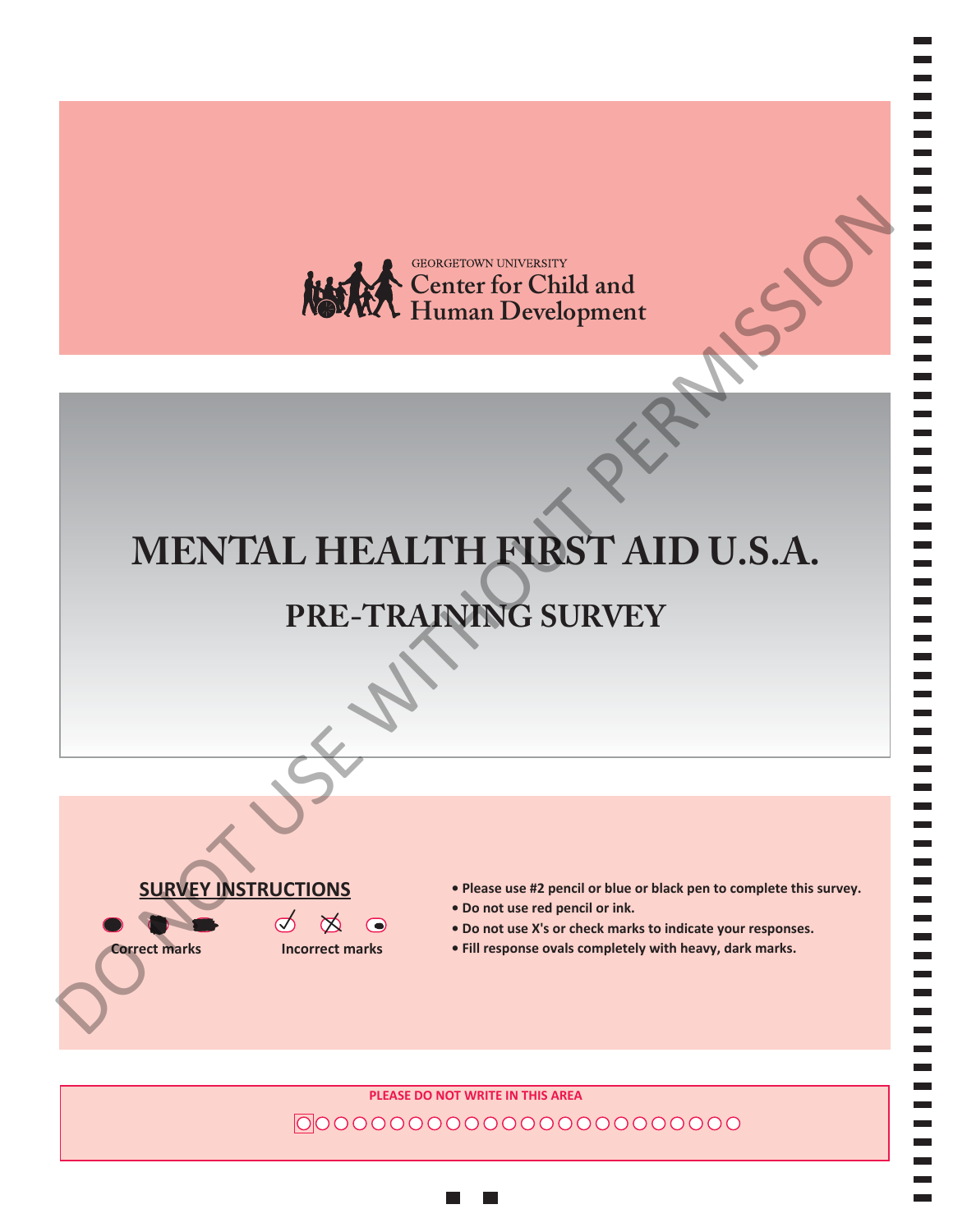BLANK PAGE DO NOT USE WITHOUT PERMISSION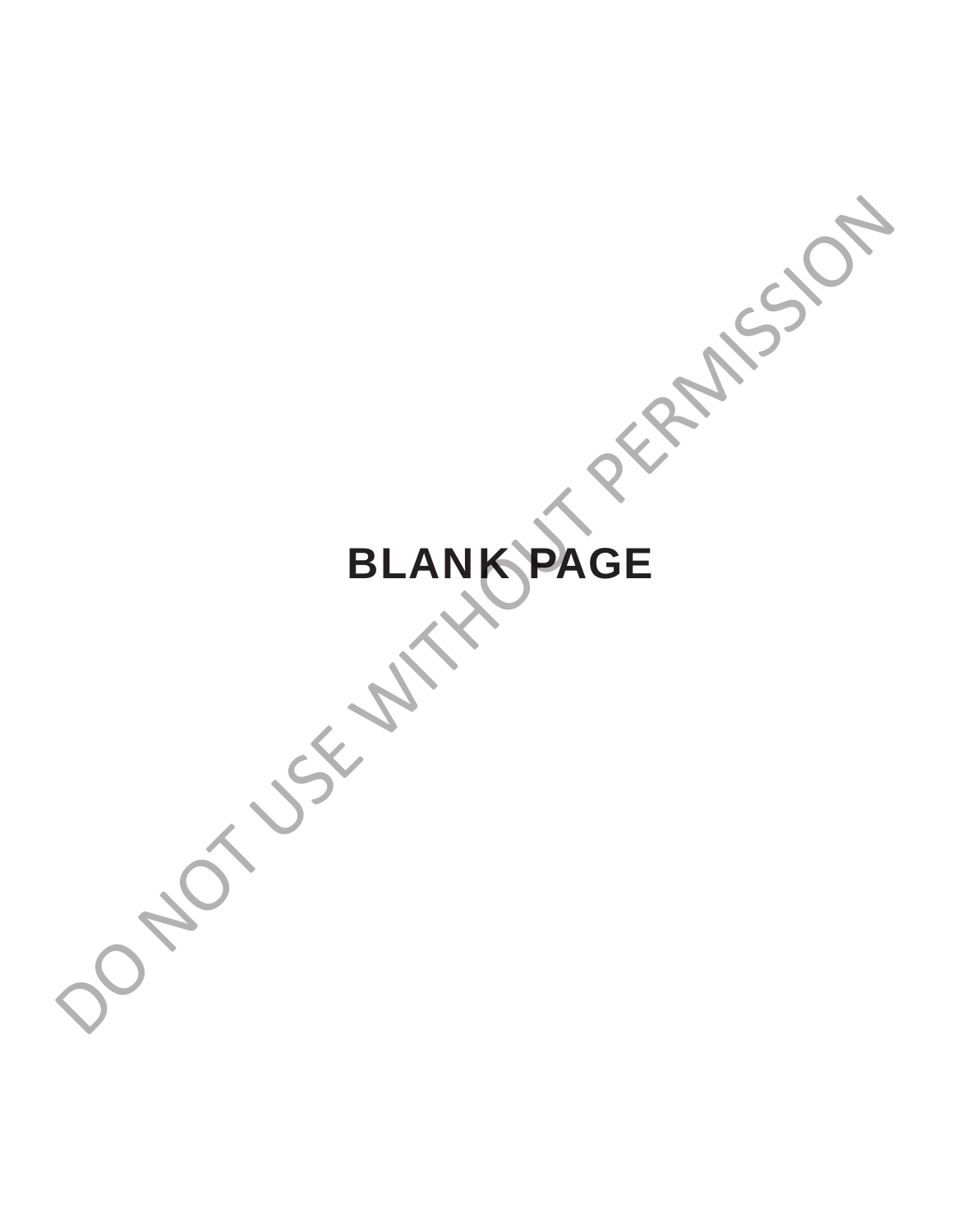### **STUDY TITLE: Mental Health First Aid Evaluation IRB #: 2014-0640**

### **Georgetown University INFORMED CONSENT FORM to Participate in a Research Study**

You are invited to participate in a study to assess the Youth Mental Health First Aid (MHFA) Training. With growing interest in Mental Health First Aid (MHFA) across the country, it is important to learn and understand more about how the MHFA training has impacted participants in the U.S.

You are being asked to take part in this study because you will be completing the MHFA training. Approximately 2000 individuals will take part in this study across the U.S. If you decide to participate in this study, we will ask you to complete four brief surveys about the MHFA training. The Pre- and Post-Training surveys will be completed in paper-and-pencil format at your training site. You will be asked to complete two follow-up surveys online 3 and 6 months after the training.

### Data Security, Risks, and Benefits

Every effort will be made to keep any information collected about you confidential. However, it is impossible to guarantee absolute confidentiality. In order to keep information about you safe, the personal identifying information provided on the surveys will be torn-off and kept separate from the actual surveys in a secured, locked cabinet, and entered into a separate password-protected database. The paper and pencil surveys will be scored electronically and then entered into the study database which is stored on a password-protected computer. Qualtrics, the online program that you will use to complete the follow-up surveys, does not collect identifying information such as your name, email address, or IP address. Therefore, your responses will remain anonymous. Once imported from Qualtrics, the follow up data will be entered into the study database. Access to the study database is limited to authorized members of the team for data cleaning, organization, and analysis purposes. All data will be reported in aggregate form. You are invited to participate in a study to assess the Youth Mental Health Hirst Aid (MHH/A) Training,<br>With growing interest on Mental Health First Aid (MHH/A) creation<br>(where the most of the particular hires and the MIF

There are minimal risks associated with taking part in this survey. It is possible, but unlikely, that you may become uncomfortable when sharing your opinions. If this happens, you are free to stop the survey at any time. Our previous experience suggests that such occurrences are extremely rare.

If you agree to take part in this survey, there will be no direct benefit to you. However, your participation will help us to better understand the impact of the MHFA training and ways to improve the training for future participants. Your participation in this research is voluntary, and you will not be penalized or lose benefits if you refuse to participate or decide to stop.

If you have questions about the study, you may contact Dr. Bruno Anthony 202-687-5086. Please call the Georgetown University IRB Office at 202-687-1506 (8:30am to 5:00pm, Monday to Friday) if you have any questions about your rights as a research participant.

If you agree to participate, each survey will take 15 minutes or less to complete. You will not be required or forced to answer any questions. For the information to be most meaningful, it is extremely important that you help us complete the surveys at all four time points. Although you are not obligated to complete the surveys at each time point, we hope that you will consider doing so in order to best help us understand the longer-term impact of these trainings.

### *Please indicate below whether you agree or disagree to participate in the study.*

I understand all of the information in this Informed Consent Script. I freely and voluntarily agree to participate in this study.

Yes O No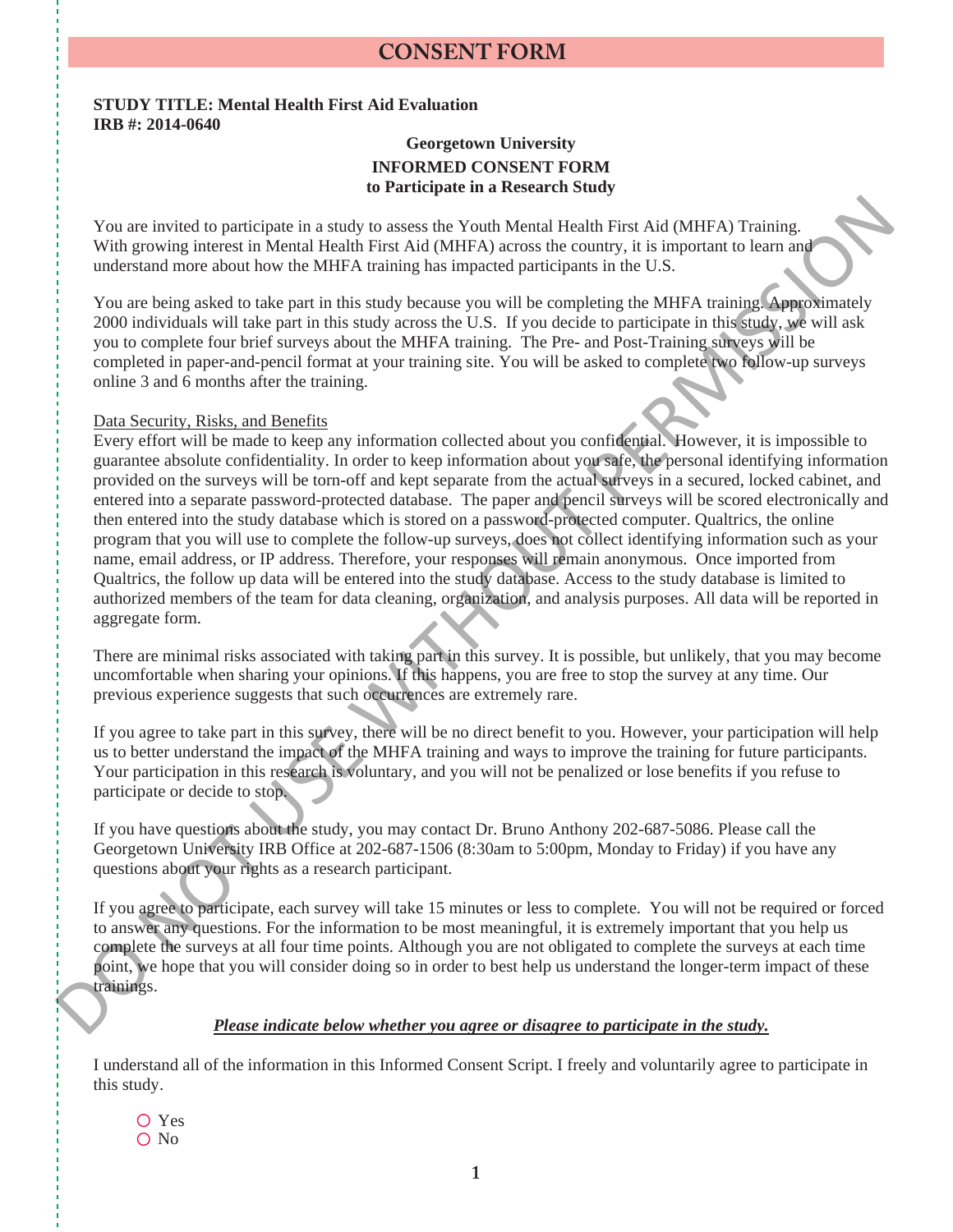DO NOT USE WITHOUT PERMISSION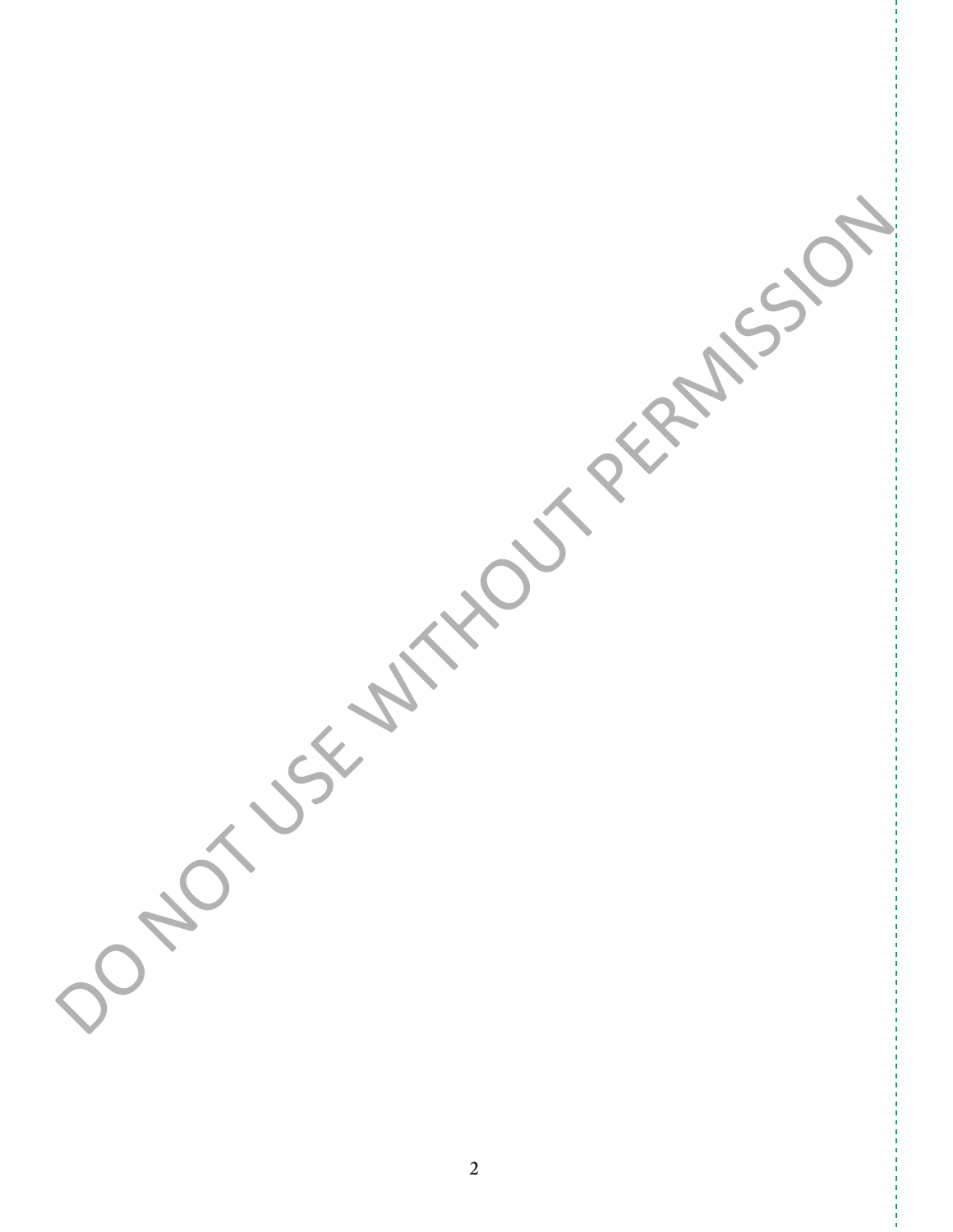### **CONTACT INFORMATION**

Your *email address* is crucial in allowing us to follow-up with you at 3 and 6 months after the training.

### **Information provided below will be stored separately from the rest of the survey to maintain your confidentiality.**

### **1. Please** *print* **your primary email address:**

---------------<br>-------------

------------

 $\equiv$ 

 $\overline{a}$ 

=======

| 1. Please <i>print</i> your primary email address:                                                                                                                     |  |
|------------------------------------------------------------------------------------------------------------------------------------------------------------------------|--|
|                                                                                                                                                                        |  |
| 2. Please <i>print</i> your secondary email address if applicable:                                                                                                     |  |
|                                                                                                                                                                        |  |
| 3. Please print your name (Optional):<br>Last:                                                                                                                         |  |
|                                                                                                                                                                        |  |
| First:                                                                                                                                                                 |  |
|                                                                                                                                                                        |  |
|                                                                                                                                                                        |  |
| <b>INSTRUCTION</b>                                                                                                                                                     |  |
| For this survey, please consider the term mental health problem(s) to include a range of signs and<br>symptoms that <i>disrupt</i> daily functioning:                  |  |
| · physical signs (e.g., changes in normal patterns or appearance)                                                                                                      |  |
| · emotional symptoms (e.g., depressed mood, irritability, excessive worry)                                                                                             |  |
| · thinking problems (e.g., racing thoughts, odd ideas, confused thinking)                                                                                              |  |
| · behavioral signs (e.g., difficulty concentrating, avoiding feared situations, excessive alcohol<br>and substance use)                                                |  |
| extreme distress (e.g., thoughts of suicide or self-harm, experienced or witnessed traumatic                                                                           |  |
| event(s) [i.e., events that are perceived to be dangerous and threatens serious injury or                                                                              |  |
| death like accidents, domestic violence, physical or sexual abuse, loss of a caregiver, dog<br>bites, shootings, natural disasters, painful medical procedures, etc.]) |  |

### **INSTRUCTION**

- physical signs (e.g., changes in normal patterns or appearance)
- emotional symptoms (e.g., depressed mood, irritability, excessive worry)
- thinking problems (e.g., racing thoughts, odd ideas, confused thinking)
- behavioral signs (e.g., difficulty concentrating, avoiding feared situations, excessive alcohol  *and substance use)*

**When thinking about the term "a person," please consider BOTH people you know personally AND people you don't know personally.**

**Throughout the survey, there are a few sections that will ask you to consider the same set of actions or beliefs from different perspectives. Please help us by answering each item even though the items may feel repetitive at times.**

**3**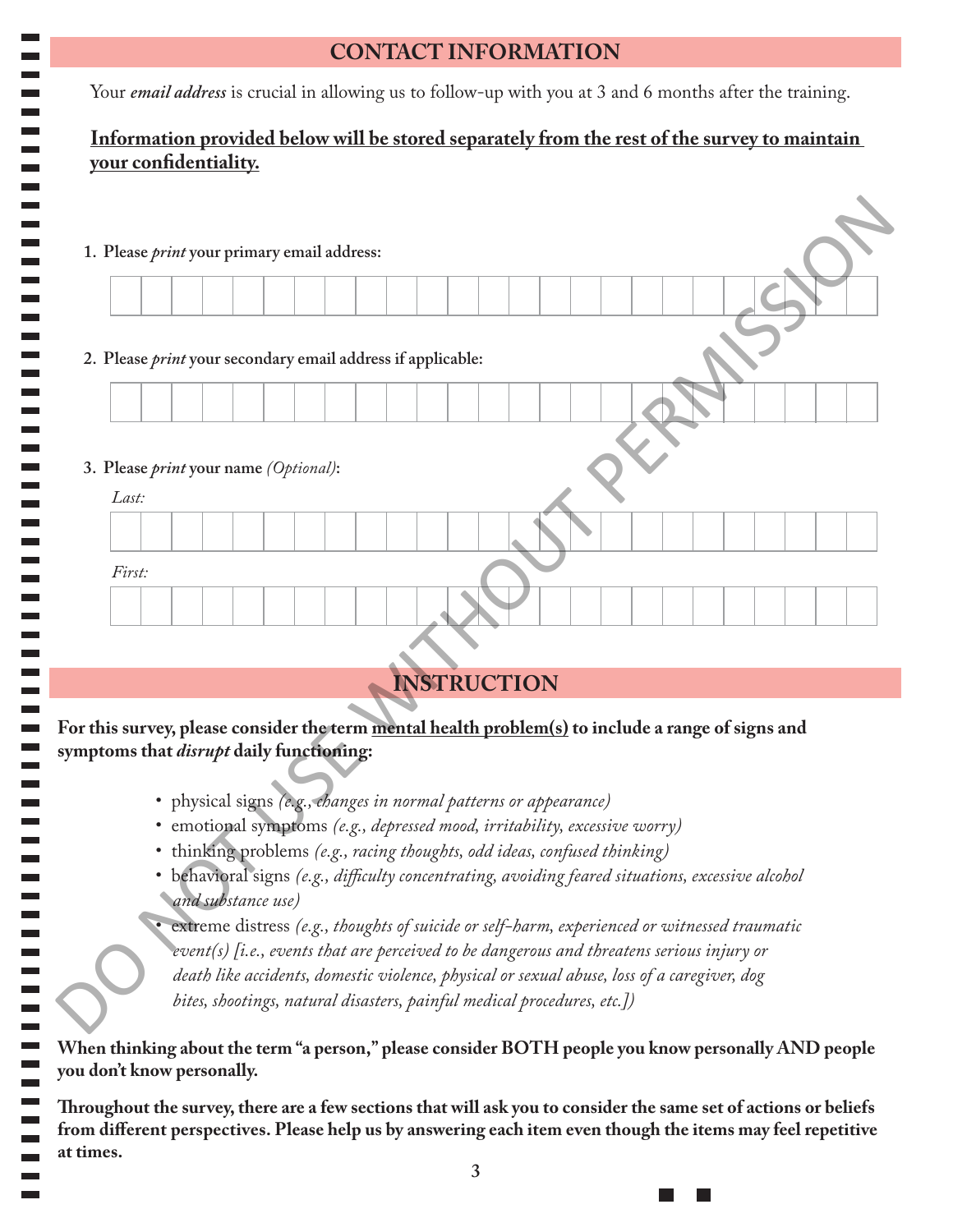### **A. YOUR PERSONAL BELIEFS**

m.

 $\overline{\phantom{0}}$ 

 $\sim$  $\sim$ 

 $\overline{\phantom{a}}$ ÷. m.

۰

L.

### **In this section, we would like to know what YOU BELIEVE about mental health problems. Please select the response that best describes your level of agreement.**

| A1. In general, I believe that I should                                             | Do not<br>agree at all |                |                |                | Strongly<br>Agree        |
|-------------------------------------------------------------------------------------|------------------------|----------------|----------------|----------------|--------------------------|
| a. encourage a person experiencing a mental health crisis to get professional help. | $\circledcirc$         | $\circledcirc$ | $\circledS$    | ④              |                          |
| b. listen without expressing my judgment to a person about his/her mental           |                        |                |                |                |                          |
| health problem(s).                                                                  | $\odot$                | $^{\circledR}$ |                |                | (5)                      |
| c. give practical resources (e.g., self-help information, crisis hotline number) to |                        |                |                |                |                          |
| a person experiencing a mental health problem(s).                                   | $^{\circledR}$         |                |                |                | ⑤                        |
| d. ask directly about suicidal thoughts or harm if I suspect a person is            |                        |                |                |                |                          |
| experiencing a mental health crisis.                                                | $^{\circledR}$         |                |                | ④              | 6                        |
| e. encourage a person experiencing mental health problem(s) to participate in       |                        |                |                |                |                          |
| activities that will promote their well-being.                                      |                        |                |                | $^{\circledR}$ | (5)                      |
| A2. In general, I believe that people with mental health problem(s)                 | Do not<br>agree at all |                |                |                | <b>Strongly</b><br>Agree |
| are easy to talk with.                                                              | $^{\circ}$             | ➁              | $\circledcirc$ | $^\circledR$   | க                        |
| b. are unpredictable.                                                               | $\circledcirc$         | $\circledcirc$ | $\circledS$    | $\circledA$    | $\circledS$              |
| get better with treatment.                                                          | $^{\circ}$             | $^{\circledR}$ | $\circledS$    | $\bigcirc$     | $\circledS$              |
| d. are dangerous.                                                                   | $\circledcirc$         | $\circledcirc$ | $\circledS$    | $\circledA$    | $\circledS$              |
|                                                                                     | Do not<br>agree at all |                |                |                | Strongly<br>Agree        |
| A3. If I had a mental health problem(s), I would not tell anyone.                   | $^{\circledR}$         | $^{\circledR}$ | $\circledS$    | $^{\circledR}$ | (5)                      |
| A4. If someone in my family had a mental health problem(s), I would not tell        |                        |                |                |                |                          |
| anyone.                                                                             | $^{\circledR}$         | $^{\circledR}$ | $\circledcirc$ | $^{\circledR}$ | (5)                      |
| A5. I intend to take action to help a person address his/her mental health          |                        |                |                |                |                          |
| problem(s).                                                                         | $^{\circledR}$         | $^{\circledR}$ | ③              | $^{\circledR}$ | (5)                      |
| A6. I intend to reach out and express my concerns to a person experiencing          |                        |                |                |                |                          |
| mental health problem(s).                                                           | $\odot$                | $^{\circledR}$ | ③              | $\circledA$    | ⑤                        |
| A7. I intend to listen without expressing my judgment to a person I suspect of      |                        |                |                |                |                          |
| experiencing a mental health problem(s).                                            | $^{\circledR}$         | $\circledcirc$ | $\circledS$    | $\circledcirc$ | $\circledS$              |
|                                                                                     |                        |                |                |                |                          |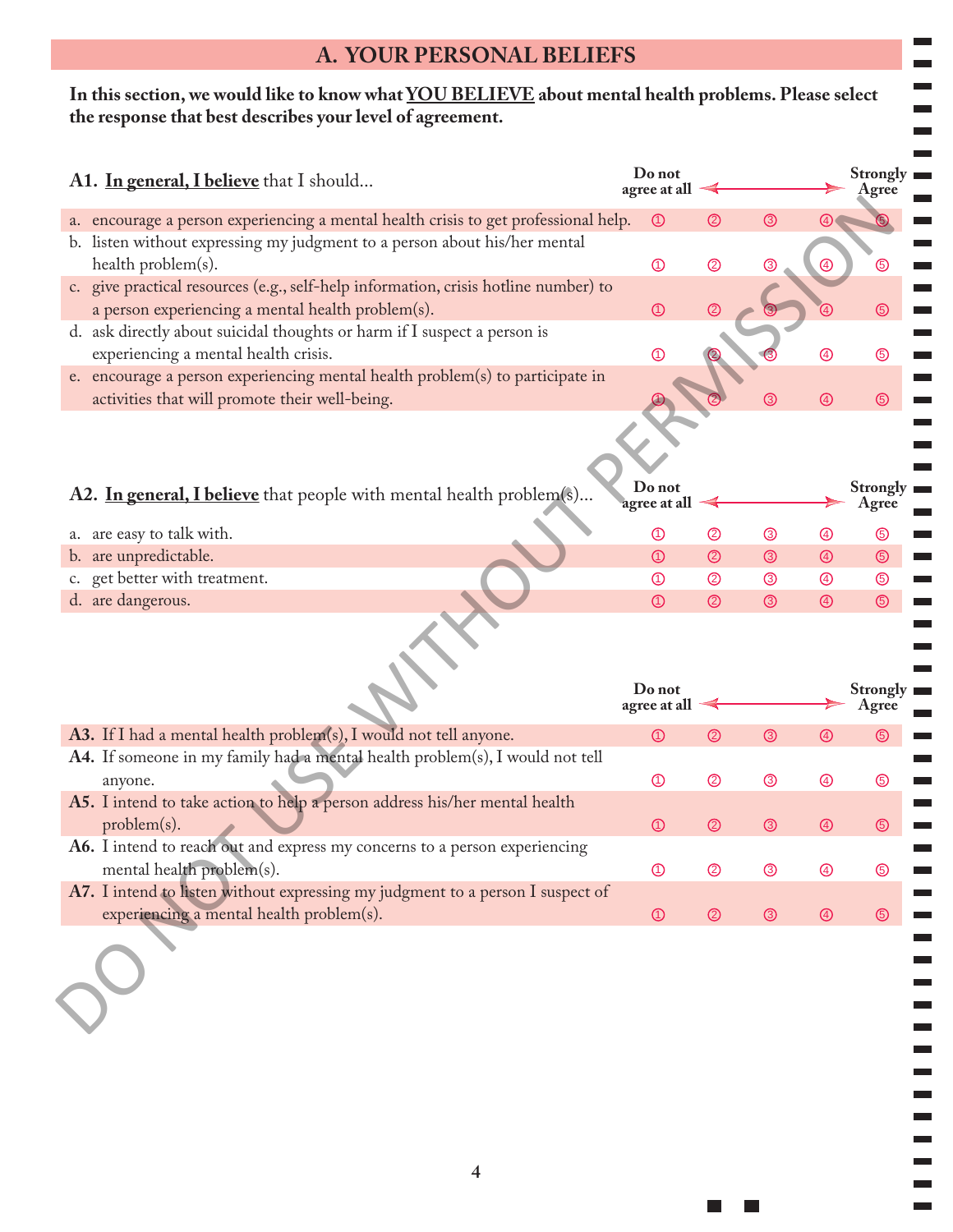### **B. YOUR BELIEFS ABOUT MENTAL HEALTH ACTIONS**

### **For each action, please select the response that best describes HOW DIFFICULT it is for you to perform that action.**

 $\sim$ 

**College The Co**  $\mathcal{L}_{\mathcal{A}}$  $\overline{\phantom{a}}$  $\mathcal{L}_{\mathcal{A}}$  $\mathcal{L}_{\mathcal{A}}$ 

| <b>B1.</b> Currently, I believe that, for me                                       | Not at all<br>difficult |   | <b>Extremely</b><br>difficult |
|------------------------------------------------------------------------------------|-------------------------|---|-------------------------------|
| a. giving practical resources (e.g., self-help information, crisis hotline number) |                         |   |                               |
| to a person showing signs and symptoms of a mental health problem(s) is:           |                         | ദ |                               |
| b. listening to a person about his/her mental health problem(s) without            |                         |   |                               |
| expressing my judgment is:                                                         |                         |   |                               |
| c. asking a person experiencing a mental health problem(s) if he or she is         |                         |   |                               |
| thinking about suicide or harm is:                                                 | (1)                     |   |                               |
| d. referring a person experiencing a mental health problem(s) to a mental health   |                         |   |                               |
| provider is:                                                                       |                         |   | (5                            |
| e. encouraging a person showing signs of a mental health problem(s) to engage      |                         |   |                               |
| in activities that might help decrease symptoms is:                                |                         |   |                               |
|                                                                                    |                         |   |                               |

| a. giving practical resources (e.g., self-help information, crisis hotline number)                           |                           |                |             |                    |                            |
|--------------------------------------------------------------------------------------------------------------|---------------------------|----------------|-------------|--------------------|----------------------------|
| to a person showing signs and symptoms of a mental health problem(s) is:                                     | $^{\circledR}$            | $^{\circledR}$ | $\circledS$ |                    |                            |
| b. listening to a person about his/her mental health problem(s) without                                      |                           |                |             |                    |                            |
| expressing my judgment is:                                                                                   | ➀                         | ➁              |             |                    |                            |
| c. asking a person experiencing a mental health problem(s) if he or she is                                   |                           |                |             |                    |                            |
| thinking about suicide or harm is:                                                                           | $^{\circledR}$            | $^{\circledR}$ |             |                    | $\circledS$                |
| d. referring a person experiencing a mental health problem(s) to a mental health                             |                           |                |             |                    |                            |
| provider is:                                                                                                 | $^\copyright$             |                |             | (4)                | (5)                        |
| e. encouraging a person showing signs of a mental health problem(s) to engage                                |                           |                |             |                    |                            |
| in activities that might help decrease symptoms is:                                                          |                           |                | (3)         | $\left( 4 \right)$ | ⑤                          |
| For each statement below, please select the response that best describes YOUR OPINION about how              |                           |                |             |                    |                            |
| likely it would be for a person with a mental health problem(s) to respond to a specific action of yours.    |                           |                |             |                    |                            |
|                                                                                                              | Not at all<br>likely      |                |             |                    | <b>Extremely</b><br>likely |
| B2. If I express my concerns to any person about the mental health signs and                                 |                           |                |             |                    |                            |
| symptoms that he or she is experiencing, it will help that person to seek                                    | ന                         | ②              | ③           | (4)                | (5)                        |
| timely support.                                                                                              |                           |                |             |                    |                            |
| B3. If I listen to any person without expressing my judgment, it will help that                              |                           |                |             |                    |                            |
| person talk to me about his/her mental health problem(s).                                                    | $\circledcirc$            | $\circledcirc$ | $\circledS$ | $\circledcirc$     | $\circledS$                |
| B4. If I ask about suicidal thoughts directly, a person with such thoughts will                              |                           |                |             |                    |                            |
| feel a sense of relief.                                                                                      | $^{\circledR}$            | $^{\circledR}$ | $\circledS$ | ④                  | ⑤                          |
| B5. If I give information about mental health providers in the community to any                              |                           |                |             |                    |                            |
| person experiencing a mental health problem(s), it will assist that person to                                | $^{\circledR}$            | $^{\circledR}$ | $\circledS$ | ④                  | $\circledS$                |
| get help.                                                                                                    |                           |                |             |                    |                            |
|                                                                                                              |                           |                |             |                    |                            |
| We would like to learn from you whether helping a person with a mental health problem(s) would be personally |                           |                |             |                    |                            |
| rewarding-in other words, something that would feel beneficial to you.                                       |                           |                |             |                    |                            |
|                                                                                                              |                           |                |             |                    |                            |
| For each action, please select the response that best describes <b>HOW REWARDING</b> it is for you to        |                           |                |             |                    |                            |
| perform that action.                                                                                         |                           |                |             |                    |                            |
|                                                                                                              |                           |                |             |                    |                            |
| B6. Currently, I believe that, for me                                                                        | Not at all<br>rewarding - |                |             |                    | <b>Extremely</b>           |
|                                                                                                              |                           |                |             |                    | rewarding                  |
| a. giving practical resources (e.g., self-help information, crisis hotline number)                           |                           |                |             |                    |                            |
| to a person showing signs and symptoms of a mental health problem(s) is:                                     | $\circledcirc$            | $^{\circledR}$ | $\circledS$ | $\circledA$        | $\circledS$                |
| listening to a person about his/her mental health problem(s) without expressing                              |                           |                |             |                    |                            |
| my judgment is:                                                                                              | $^{\circledR}$            | $^{\circledR}$ | $\circledS$ | 4                  | ௫                          |

| <b>B6.</b> Currently, I believe that, for me                                                                                                                   | Not at all<br>rewarding |               |               |                  | <b>Extremely</b><br>rewarding |
|----------------------------------------------------------------------------------------------------------------------------------------------------------------|-------------------------|---------------|---------------|------------------|-------------------------------|
| a. giving practical resources (e.g., self-help information, crisis hotline number)<br>to a person showing signs and symptoms of a mental health problem(s) is: | $\odot$                 | $\circled{2}$ | $\circled{3}$ | (4)              | (5)                           |
| listening to a person about his/her mental health problem(s) without expressing                                                                                |                         |               |               |                  |                               |
| my judgment is:                                                                                                                                                | ന                       |               | ③             | (4)              | ග                             |
| c. asking a person experiencing a mental health problem(s) if he or she is                                                                                     |                         |               |               |                  |                               |
| thinking about suicide or harm is:                                                                                                                             | ത                       | (2)           | 3             | (4)              | (5)                           |
| d. referring a person experiencing a mental health problem(s) to a mental health                                                                               |                         |               |               |                  |                               |
| provider is:                                                                                                                                                   | ⋒                       | (2)           | 3             | (4)              | (5)                           |
| e. encouraging a person showing signs of a mental health problem(s) to engage                                                                                  |                         |               |               |                  |                               |
| in activities that might help decrease symptoms is:                                                                                                            | ന                       | 2             | 3             | $\left(4\right)$ | (5)                           |
|                                                                                                                                                                |                         |               |               |                  |                               |

 $\mathcal{L}(\mathcal{A})$ 

 $\mathcal{L}_{\mathcal{A}}$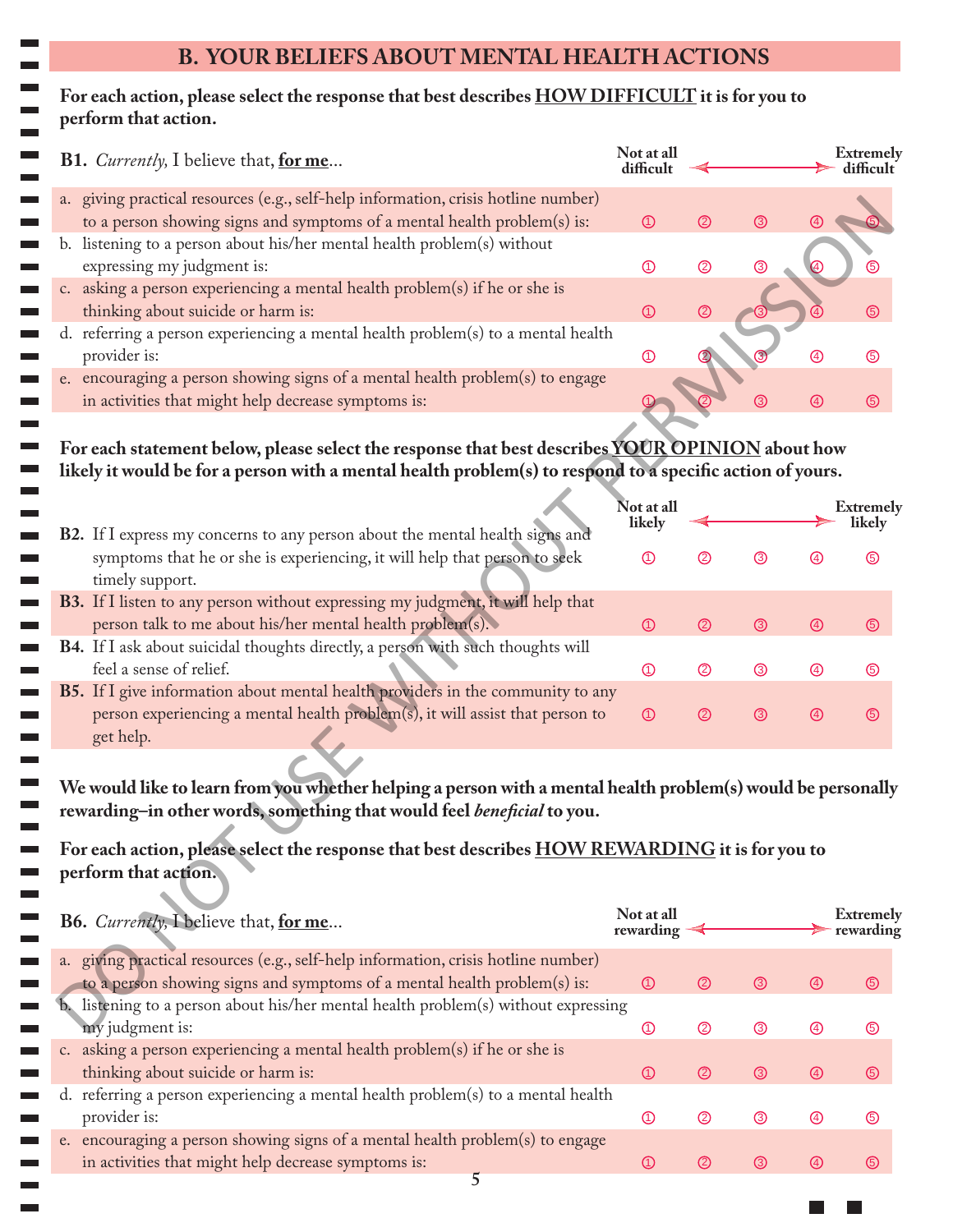### **C. YOUR BELIEFS ABOUT PEOPLE IMPORTANT TO YOU**

### **In this section, please tell us what you think PEOPLE WHO ARE IMPORTANT TO YOU** *(i.e., people who influence the way you think)* **believe. Select the response that best describes your level of agreement.**

| C1. In general, people who are important to me believe that I should                                | Do not<br>agree at all - |                |   | Strongly<br>Agree |
|-----------------------------------------------------------------------------------------------------|--------------------------|----------------|---|-------------------|
| a. encourage a person experiencing a mental health crisis to get professional help.                 |                          | $^{\circledR}$ |   |                   |
| listen without expressing my judgment to a person about his/her mental<br>b.                        |                          |                |   |                   |
| health problem(s).                                                                                  |                          | $^{(2)}$       |   |                   |
| c. give practical resources (e.g., self-help information, crisis hotline number) to                 |                          |                |   |                   |
| a person experiencing a mental health problem(s).                                                   | ന                        | $\circled{2}$  |   | ය                 |
| ask directly about suicidal thoughts or harm if I suspect a person is experiencing<br>d.            |                          |                |   |                   |
| a mental health crisis.                                                                             |                          |                | 4 |                   |
| e. encourage a person experiencing mental health problem(s) to participate in                       |                          |                |   |                   |
| activities that will promote their well-being.                                                      |                          |                | 4 | (5                |
| C2. In general, people who are important to me believe<br>that people with mental health problem(s) | Do not<br>agree at all   |                |   | Strongly<br>Agree |

| a. are easy to talk with.     |  | ദി | (4)      | G |
|-------------------------------|--|----|----------|---|
| b. are unpredictable.         |  |    | (4)      |   |
| c. get better with treatment. |  |    | (4)      | ල |
| d. are dangerous.             |  |    | $\omega$ | G |

### **D. YOUR CONFIDENCE IN PERFORMING MENTAL HEALTH ACTIONS**

### **Please select the response that best describes your level of agreement with the following statements.**

| a. encourage a person experiencing a mental health crisis to get professional help.                         | $\omega$                          |                |                |                |                 |
|-------------------------------------------------------------------------------------------------------------|-----------------------------------|----------------|----------------|----------------|-----------------|
| listen without expressing my judgment to a person about his/her mental<br>b.                                |                                   |                |                |                |                 |
| health problem(s).                                                                                          | $^{\circledR}$                    | $^{\circledR}$ | 3              |                |                 |
| c. give practical resources (e.g., self-help information, crisis hotline number) to                         |                                   |                |                |                |                 |
| a person experiencing a mental health problem(s).                                                           | $\circledcirc$                    | ②              |                |                | (5)             |
| d. ask directly about suicidal thoughts or harm if I suspect a person is experiencing                       |                                   |                |                |                |                 |
| a mental health crisis.                                                                                     | $^{\circledR}$                    |                |                | ④              | (5              |
| e. encourage a person experiencing mental health problem(s) to participate in                               |                                   |                |                |                |                 |
| activities that will promote their well-being.                                                              |                                   |                |                | $^{\circledR}$ | ௫               |
|                                                                                                             |                                   |                |                |                |                 |
|                                                                                                             |                                   |                |                |                |                 |
| C2. In general, people who are important to me believe                                                      | Do not                            |                |                |                | Strongly        |
| that people with mental health problem(s)                                                                   | agree at all                      |                |                |                | Agree           |
| a. are easy to talk with.                                                                                   | ൱                                 | ➁              | ☺              | ④              | ⑤               |
| b. are unpredictable.                                                                                       | $\odot$                           | $\circledcirc$ | $\circledcirc$ | $\bigcirc$     | $\circledS$     |
| get better with treatment.                                                                                  | $^{\circledR}$                    | $^{\circledR}$ | $^{\circledR}$ | $^{\circledR}$ | $\circledS$     |
| d. are dangerous.                                                                                           | $^{\circ}$                        | $^{\circledR}$ | $\circledS$    | $\circledA$    | ⑤               |
|                                                                                                             |                                   |                |                |                |                 |
|                                                                                                             |                                   |                |                |                |                 |
|                                                                                                             |                                   |                |                |                |                 |
| D. YOUR CONFIDENCE IN PERFORMING MENTAL HEALTH ACTIONS                                                      |                                   |                |                |                |                 |
|                                                                                                             |                                   |                |                |                |                 |
| Please select the response that best describes your level of agreement with the following statements.       |                                   |                |                |                |                 |
|                                                                                                             |                                   |                |                |                |                 |
| D1. Currently, I am confident that, I can.                                                                  | Do not                            |                |                |                | <b>Strongly</b> |
|                                                                                                             | agree at all $\blacktriangleleft$ |                |                |                | Agree           |
| a.                                                                                                          |                                   |                |                |                |                 |
| assist a person who may be dealing with a mental health problem(s) to seek<br>professional help.            | $^\circledR$                      | $^{\circledR}$ | $\circledcirc$ | $^{\circledR}$ | ᠖               |
| $\mathbf{b}$ .                                                                                              |                                   |                |                |                |                 |
| provide practical resources (e.g., self-help information, crisis hotline number)                            | $^\circledR$                      | $^{\circledR}$ | $\circledcirc$ | $^{\circledR}$ | $\circledS$     |
| to help a person who may have a mental health problem(s).<br>c.                                             | ➀                                 | $^{\circledR}$ | $\circledS$    | $\circledcirc$ | $\circledS$     |
| recognize the signs and symptoms of mental health problem(s) in a person.<br>d.                             | $\circledcirc$                    | $\circledcirc$ | $\circledcirc$ | $\circledcirc$ | G               |
| ask a person directly whether he/she is considering killing her/himself.                                    | $^{\circ}$                        | $\circledcirc$ | ര              | $^{\circledR}$ | ഒ               |
| de-escalate a situation where a person is agitated or aggressive.                                           | $^{\circ}$                        |                | $\circledS$    |                | $\circledS$     |
| f.<br>ask a person directly about experiencing or witnessing a traumatic event(s).                          |                                   | $\circledcirc$ |                | $\bigcirc$     |                 |
| (i.e., events that are perceived to be dangerous and threaten serious injury or death                       |                                   |                |                |                |                 |
| like accidents, domestic violence, physical or sexual abuse, loss of a caregiver, dog bites,                |                                   |                |                |                |                 |
| shootings, natural disasters, painful medical procedures, etc.)                                             |                                   |                |                |                |                 |
| listen without expressing my judgment to a person in distress.<br>g.<br>h.                                  | $^{\circledR}$                    | $^{\circledR}$ | $^{\circledR}$ | $^{\circledR}$ | ⑤               |
| correct misconceptions in others about mental health and mental illness.                                    | $^{\circledR}$                    | $\circledcirc$ | $\circledcirc$ | $\circledcirc$ | ⑤               |
| suggest supportive and self-help strategies to a person with mental health<br>$\mathbf{i}$ .<br>problem(s). | $^{\circledR}$                    | $^{\circledR}$ | $^{\circledR}$ | $\circledcirc$ | €               |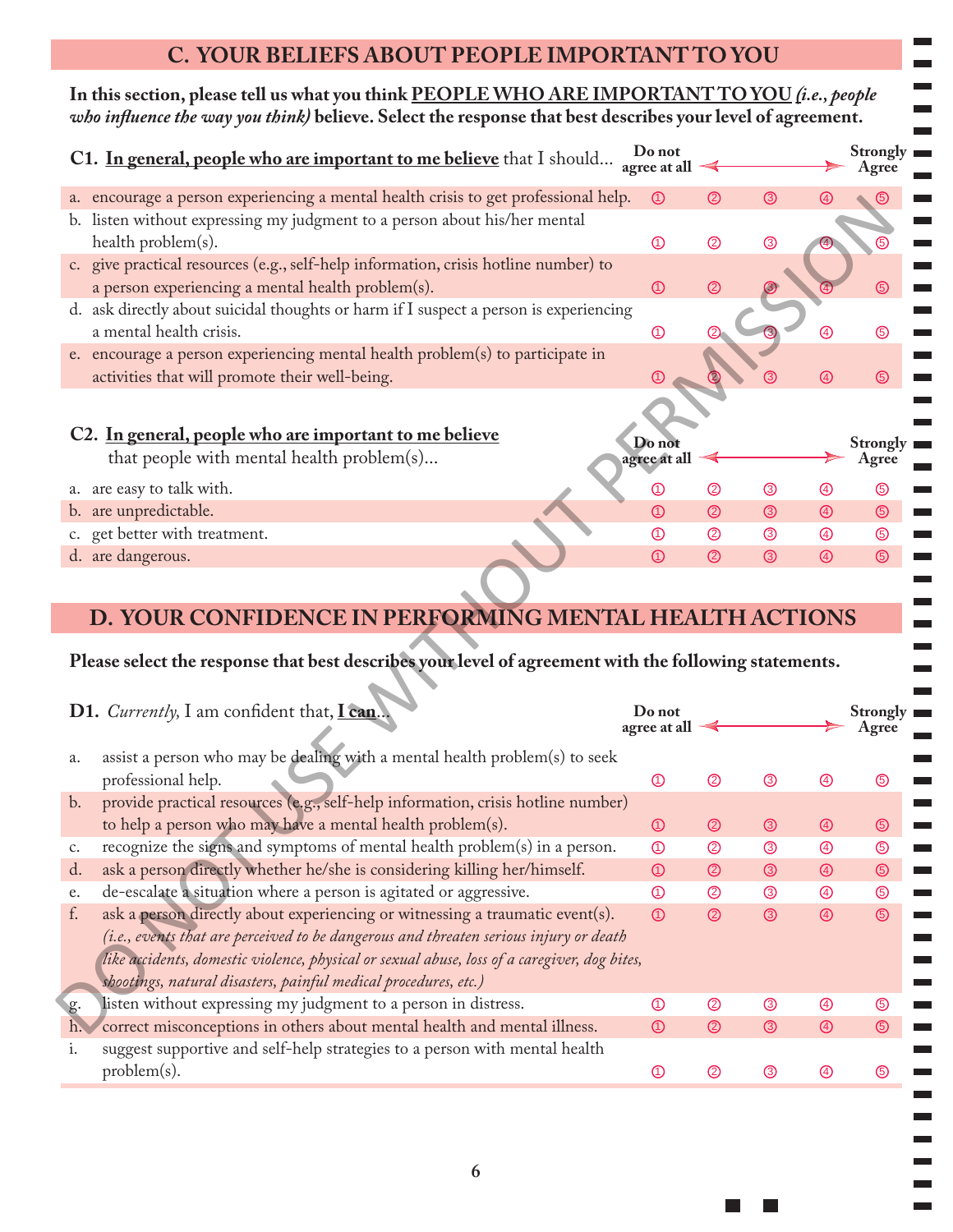### **For each statement below, please select the response that best describes the LIKELIHOOD that you would carry out the following actions** *currently***.**

|  | D2. Currently, $I$ would                                                         | Not at all<br>likely |               |   |                   | <b>Extremely</b><br>likely |
|--|----------------------------------------------------------------------------------|----------------------|---------------|---|-------------------|----------------------------|
|  | a. approach a person with a mental health problem(s) if I felt I had the         |                      |               |   |                   |                            |
|  | knowledge to talk to him/her about their problem.                                |                      | $\circled{2}$ |   |                   |                            |
|  | b. help a person with a mental health $problem(s)$ if I had practice in asking   |                      |               |   |                   |                            |
|  | about suicidal thoughts or harm.                                                 | ⋒                    | $\circled{2}$ | ദ |                   |                            |
|  | c. talk to a person about their mental health problem(s), if he/she were willing |                      |               |   |                   |                            |
|  | to talk to me about the problem.                                                 |                      | (2            |   |                   | (5)                        |
|  | d. recommend getting help from a mental health provider to a person              |                      |               |   |                   |                            |
|  | experiencing a mental problem(s) if I knew the resources in the community.       | ⋒                    |               |   | $\left( 4\right)$ | (5)                        |
|  | e. encourage a person experiencing a mental health problem(s) to use self-help   |                      |               |   |                   |                            |
|  | strategies if I knew which strategies to recommend.                              |                      |               |   |                   | (5)                        |
|  | f. help a person experiencing a mental health symptom(s) to find supports if I   |                      |               |   |                   |                            |
|  | knew the resources available in the community.                                   |                      |               |   |                   |                            |
|  |                                                                                  |                      |               |   |                   |                            |

### **E. YOUR AGREEMENT WITH VARIOUS ASPECTS OF MENTAL HEALTH**

**Tale** 

### **Please select the response that best describes your level of agreement with the following statements.**

 $\mathcal{L}$ 

|     | knowledge to talk to him/her about their problem.<br>$\omega$                                       |                 | 3)             |                     |
|-----|-----------------------------------------------------------------------------------------------------|-----------------|----------------|---------------------|
|     | b. help a person with a mental health problem(s) if I had practice in asking                        |                 |                |                     |
|     | about suicidal thoughts or harm.<br>$^{\circledR}$                                                  | ➁               | ③              |                     |
| c.  | talk to a person about their mental health problem(s), if he/she were willing                       |                 |                |                     |
|     | to talk to me about the problem.<br>$^{\circ}$                                                      | (2)             |                | (5)                 |
|     | d. recommend getting help from a mental health provider to a person                                 |                 |                |                     |
|     | experiencing a mental problem(s) if I knew the resources in the community.<br>$\odot$               |                 |                | $\circledA$<br>௫    |
|     | encourage a person experiencing a mental health problem(s) to use self-help                         |                 |                |                     |
|     | strategies if I knew which strategies to recommend.<br>ന                                            |                 |                | 4<br>(5)            |
|     | help a person experiencing a mental health symptom(s) to find supports if I                         |                 |                |                     |
|     | knew the resources available in the community.                                                      |                 | ③              | $^{\circledR}$<br>௫ |
|     |                                                                                                     |                 |                |                     |
|     | E. YOUR AGREEMENT WITH VARIOUS ASPECTS OF MENTAL HEALTH                                             |                 |                |                     |
|     |                                                                                                     |                 |                |                     |
|     | Please select the response that best describes your level                                           |                 |                |                     |
|     | of agreement with the following statements.                                                         |                 |                |                     |
|     |                                                                                                     | Do not<br>agree | Agree          | Don't<br>know       |
|     | E1. At least 1 in 5 people in the US have one or more mental health disorder(s) in                  |                 |                |                     |
|     | any one year.                                                                                       | ➀               | ②              | (3)                 |
| E2. | Around half of mental health disorders start during childhood or adolescence.                       | $\circledcirc$  | $\circledcirc$ | $\circledS$         |
| E3. | It is not a good idea to ask people if they are feeling suicidal in case you put the                |                 |                |                     |
|     | idea in their head.                                                                                 | ➀               | $\circled{2}$  | 3                   |
| E4. | Use of alcohol or other drugs increases the risk of suicide or harm.                                | $^\copyright$   | $^{\circledR}$ | $\circledS$         |
| E5. | Schizophrenia is one of the most common mental disorders in the US.                                 | $^{\circledR}$  | ➁              | $\circled{3}$       |
| E6. | Depression can increase a young person's risk taking behavior (e.g., reckless driving,              |                 |                |                     |
|     | risky sexual involvements).                                                                         | $^{\circledR}$  | $^{\circledR}$ | $\circledS$         |
| E7. | When talking to people with eating disorders, it is important to criticize their                    |                 |                |                     |
|     | body size.                                                                                          | $^{\circledR}$  | (2)            | $\circled{3}$       |
| E8. | Exposure to traumatic event(s) is a risk factor in almost every type of mental illness.             | $\circledcirc$  | $^{\circledR}$ | ☺                   |
| E9. | Males complete suicide four times more frequently than females.                                     | $\odot$         | $^{\circledR}$ | $\circledcirc$      |
|     | E10. People with psychosis are more at risk of being victims of violent crimes.                     | $\odot$         | $^{\circledR}$ | $\circledS$         |
|     | E11. When difficulties are encountered, youth tend to be quite resilient.                           | $\odot$         | $^{\circledR}$ | ③                   |
|     | E12. Physical symptoms such as fast breathing, dizziness, or shaking could be signs of              |                 |                |                     |
|     | a panic attack.                                                                                     | $\circledcirc$  | $^{\circledR}$ | $\circledcirc$      |
|     | E13. Emotional symptoms such as excessive anger, depressed mood, or hopelessness can                |                 |                |                     |
|     | be signs of a young person's distress.                                                              | $^{\circledR}$  | ➁              | $\circled{3}$       |
|     | E14. Two significant risk factors of suicide are having an organized plan and having a              |                 |                |                     |
|     |                                                                                                     |                 |                |                     |
|     | previous attempt.<br>E15. Anxiety disorders are the least common mental health disorders in the US. | $^{\circledR}$  | $^{\circledR}$ | $\circledS$         |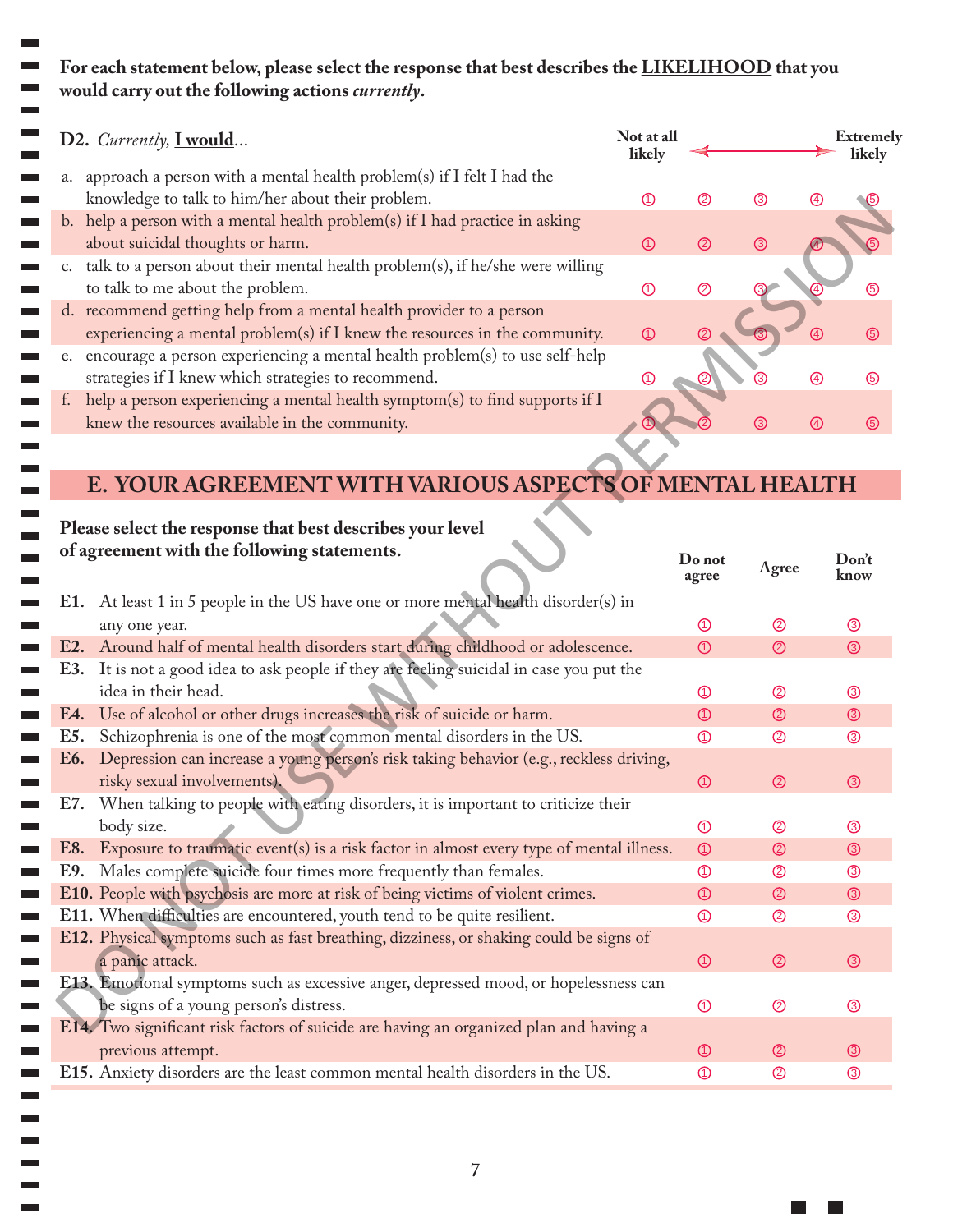### **F. YOUR PERSONAL EXPERIENCES**

**Please provide the response that best reflects your experience(s) in the PAST 3 MONTHS.**

**F1. In the past 3 months, have you encountered anyone displaying the following** *mental health related signs and symptoms:*

 $\sim$  $\sim$  $\mathcal{L}_{\mathcal{A}}$ **Contract**  $\sim$  $\overline{\phantom{0}}$ 

 $\sim$ 

۰

a a

|                                                                                                                                                                                                                                                                                                                                                                                                                                                                                                                                                                                                                                                                                                                                                                                     |                |                        |                |                |             |                | If yes, how many people?<br>$5-6$ 7-8 |  |  |  |
|-------------------------------------------------------------------------------------------------------------------------------------------------------------------------------------------------------------------------------------------------------------------------------------------------------------------------------------------------------------------------------------------------------------------------------------------------------------------------------------------------------------------------------------------------------------------------------------------------------------------------------------------------------------------------------------------------------------------------------------------------------------------------------------|----------------|------------------------|----------------|----------------|-------------|----------------|---------------------------------------|--|--|--|
|                                                                                                                                                                                                                                                                                                                                                                                                                                                                                                                                                                                                                                                                                                                                                                                     | Yes            | $\mathbf{N}\mathbf{o}$ | $1 - 2$        | $3 - 4$        |             |                | $9+$                                  |  |  |  |
| a. Physical signs like significant changes in normal patterns or appearance?                                                                                                                                                                                                                                                                                                                                                                                                                                                                                                                                                                                                                                                                                                        | $\circledcirc$ | $^{\circledR}$         | $\circledcirc$ | ③              |             |                | (9)                                   |  |  |  |
| b. Emotional symptoms like depressed mood, irritability, excessive anxiety<br>or worry?                                                                                                                                                                                                                                                                                                                                                                                                                                                                                                                                                                                                                                                                                             | $\circledcirc$ | $^{\circledR}$         |                |                |             | $^\circledR$   | $\circledcirc$                        |  |  |  |
| Thinking problems like self-blame, racing thoughts, or odd ideas?<br>$C_{\bullet}$                                                                                                                                                                                                                                                                                                                                                                                                                                                                                                                                                                                                                                                                                                  | $^\circledR$   |                        | $^{\circledR}$ | ③              | $\circledS$ | $\circledcirc$ | $^{\circledR}$                        |  |  |  |
| d. Behavioral signs like frequent crying, withdrawal, aggression, phobias,<br>excessive use of alcohol or drugs?                                                                                                                                                                                                                                                                                                                                                                                                                                                                                                                                                                                                                                                                    |                |                        | $^{\circledR}$ | ☺              | $\circledS$ | $^\circledR$   | $\circledcirc$                        |  |  |  |
| e. Thoughts of suicide or self-harm?                                                                                                                                                                                                                                                                                                                                                                                                                                                                                                                                                                                                                                                                                                                                                | $\circledcirc$ | $^{\circledR}$         | ➀              | ③              | ⑤           | $^\circledR$   | ◉                                     |  |  |  |
| Experiencing or witnessing traumatic event(s) (i.e., events that are<br>f.<br>perceived to be dangerous and threatens serious injury or death like accidents,<br>domestic violence, physical or sexual abuse, loss of a caregiver, dog bites,<br>shootings, natural disasters, painful medical procedures, etc.)?                                                                                                                                                                                                                                                                                                                                                                                                                                                                   | $\circledcirc$ | $\circledR$            | $\circledcirc$ | $^{\circledR}$ | $\circledS$ | $\circledcirc$ | $^{\circledR}$                        |  |  |  |
| Changes in normal behaviors that disrupt daily functioning in school,<br>g.<br>social settings, work, etc?                                                                                                                                                                                                                                                                                                                                                                                                                                                                                                                                                                                                                                                                          | $\circledcirc$ | $^{\circledR}$         | $^\circledR$   | ③              | ⑤           | Ø              | ⑼                                     |  |  |  |
| F2. In the past 3 months, how many people have you referred to services and/or supports?<br>$\circledcirc$ None $\rightarrow$ SKIPTO F3<br>$@3-4$<br>$\bigcirc$ 1-2<br>$$5-6$<br>If you indicated at least 1 person, what type(s) of services and supports did you refer the person(s) to?<br>(Mark all that apply.)                                                                                                                                                                                                                                                                                                                                                                                                                                                                | $@7 - 8$       |                        | $@9+$          |                |             |                |                                       |  |  |  |
| O Mental health provider (e.g., psychologist, social worker, substance abuse counselor, etc.)<br>O Medical provider (e.g., family doctor, pediatrician, internist, etc.)<br>O Community mental health agency providing mental health services<br>O Private practice providing mental health counseling<br>O National crisis hotline phone number<br>O Local crisis hotline phone number<br>O Local hospital (including emergency room)<br>O Family member and/or close friend<br>Community member, teacher, colleague, or other caring individual<br>O Clergy (including church member, ministry, pastor, parish staff, etc.)<br>O Local support group<br>Self-help information or strategies (e.g., books, websites, yoga, meditation, etc.)<br>$\bigcirc$ Other (Please specify): |                |                        |                |                |             |                |                                       |  |  |  |
| 8                                                                                                                                                                                                                                                                                                                                                                                                                                                                                                                                                                                                                                                                                                                                                                                   |                |                        |                |                |             |                |                                       |  |  |  |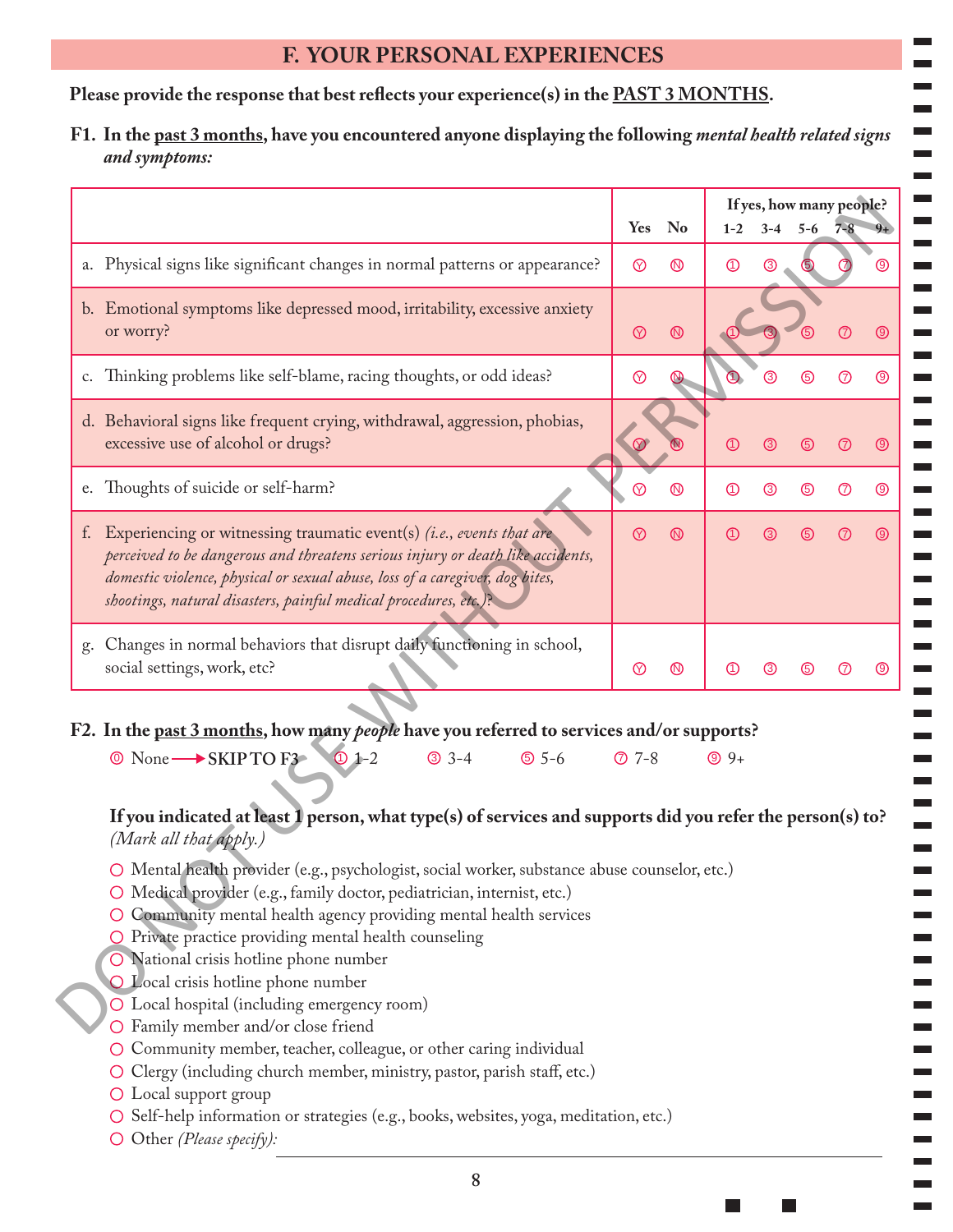### **F3. In the past 3 months, have you reached out to anyone who you believe has a mental health problem(s) in** *any of the ways listed below:*

|                                                                                                            | Yes            | N <sub>o</sub> |                | If yes, how many people?<br>$1 - 2$<br>$5 - 6$<br>$7 - 8$<br>$3 - 4$ |             |                   |                     |  |
|------------------------------------------------------------------------------------------------------------|----------------|----------------|----------------|----------------------------------------------------------------------|-------------|-------------------|---------------------|--|
| a. Brought up signs and symptoms that you recognize                                                        | $^\circledR$   | $^{\circledR}$ | $^\copyright$  | ③                                                                    | (5)         | の                 | $9+$<br>$\circledS$ |  |
| b. Assessed the situation for the presence of a crisis                                                     | $^\circledR$   | $^{\circledR}$ | ⋒              | ③                                                                    | $\circledS$ | $\circledcirc$    |                     |  |
| c. Spent time listening to someone without expressing your judgment                                        | $^\circledR$   | $^{\circledR}$ | $^{\circledR}$ | (3)                                                                  |             | $^\circledR$      | $\circledcirc$      |  |
| d. Helped someone to calm down                                                                             | $\circledcirc$ | $^{\circledR}$ | $\odot$        |                                                                      |             | (7)               | ◉                   |  |
| Called a crisis hotline or service for someone                                                             | $\circledcirc$ | $\circledR$    |                |                                                                      | $\circledS$ | $^\circledR$      | $\circledcirc$      |  |
| Offered emotional support<br>f.                                                                            | $^{\circledR}$ |                |                | ③                                                                    | $\circledS$ | ℗                 | ◉                   |  |
| Suggested options for getting help<br>g.                                                                   |                |                | $^{\circledR}$ | ③                                                                    | $\circledS$ | $\circledcirc$    | ◉                   |  |
| h. Talked to someone about his/her suicidal thoughts                                                       | $\circledcirc$ | $^{\circledR}$ | $^\copyright$  | (3)                                                                  | ⑤           | $^\circledR$      | ◉                   |  |
| Encouraged someone to seek professional help<br>i.                                                         | $\circledcirc$ | $\circledR$    | $^\copyright$  | $^{\circledR}$                                                       | $\circledS$ | $\circledcirc$    | $^{\circledR}$      |  |
| Encouraged someone to get other supports<br>j.                                                             | $\circledcirc$ | $^{\circledR}$ | $^\copyright$  | ③                                                                    | $\circledS$ | $^\circledR$      | ◉                   |  |
| k. Helped identify others who many be able to help the person                                              | $\circledcirc$ | $^{\circledR}$ | $^\copyright$  | ③                                                                    | ⑤           | $^\circledR$      | ◉                   |  |
| Engaged family members to help<br>1.                                                                       | $^\circledR$   | $^{\circ}$     | ①              | ③                                                                    | $\circledS$ | $^\circledR$      | ◉                   |  |
| m. Recommended self-help strategies                                                                        | $\circledcirc$ | $^{\circledR}$ | $^\copyright$  | (3)                                                                  | (5)         | の                 | ⊚                   |  |
| n. Gave someone information about his/her problem(s)                                                       | ∞              | $\circledR$    | ⋒              | (3)                                                                  | (5)         | $\left( 7\right)$ | இ                   |  |
| o. Gave someone information about local services                                                           | $^\circledR$   | $^{\circledR}$ | $^\copyright$  | ☺                                                                    | ⑤           | $^\circledR$      | $^{\circledR}$      |  |
| p. Made someone an appointment for services                                                                | $\circledcirc$ | $^{\circledR}$ | $^{\circledR}$ | $^{\circledR}$                                                       | $\circledS$ | $^\circledR$      | $^{\circledR}$      |  |
| F4. In the past 3 months, have you reached out in <i>other ways</i> to anyone who you believe has a mental |                |                |                |                                                                      |             |                   |                     |  |

### **F4. In the past 3 months, have you reached out in** *other ways* **to anyone who you believe has a mental health problem(s)?**<br>  $V$ es  $\bigcirc$  No  $\bigcirc$  No  $\bigcirc$  No  $\bigcirc$  H Yes, please l

O Yes O No

 $\sim$  $\sim$  $\blacksquare$  $\mathcal{L}_{\mathcal{A}}$ 

 $\mathcal{L}_{\text{max}}$  $\mathcal{L}_{\mathcal{A}}$  $\mathcal{L}_{\mathcal{A}}$  $\mathcal{L}_{\mathcal{A}}$  $\overline{\phantom{a}}$  $\mathbf{r}$  $\overline{\phantom{a}}$  $\overline{\phantom{a}}$  $\mathcal{L}_{\mathcal{A}}$  $\overline{\phantom{a}}$  $\mathcal{L}_{\mathcal{A}}$  $\overline{\phantom{a}}$  $\mathcal{L}_{\mathcal{A}}$  $\mathcal{L}_{\mathcal{A}}$  $\mathcal{L}_{\mathcal{A}}$  $\blacksquare$  $\overline{\phantom{a}}$  $\overline{\phantom{a}}$  $\mathcal{L}_{\mathcal{A}}$  $\overline{\phantom{0}}$  $\blacksquare$  $\mathcal{L}_{\mathcal{A}}$  $\overline{\phantom{a}}$  $\mathcal{L}_{\mathcal{A}}$  $\overline{\phantom{a}}$  $\mathcal{L}_{\mathcal{A}}$  $\overline{\phantom{a}}$  $\blacksquare$  $\sim$  $\blacksquare$  $\blacksquare$  $\overline{\phantom{a}}$ 

 $\overline{a}$ 

 $\overline{\phantom{a}}$  $\overline{\phantom{a}}$  $\blacksquare$  $\sim$  $\blacksquare$  $\overline{\phantom{a}}$  $\mathbf{r}$  $\overline{\phantom{a}}$  $\overline{\phantom{a}}$ 

**Contract** 

**If Yes, please list these** *other ways* **below.**

<u>a m</u>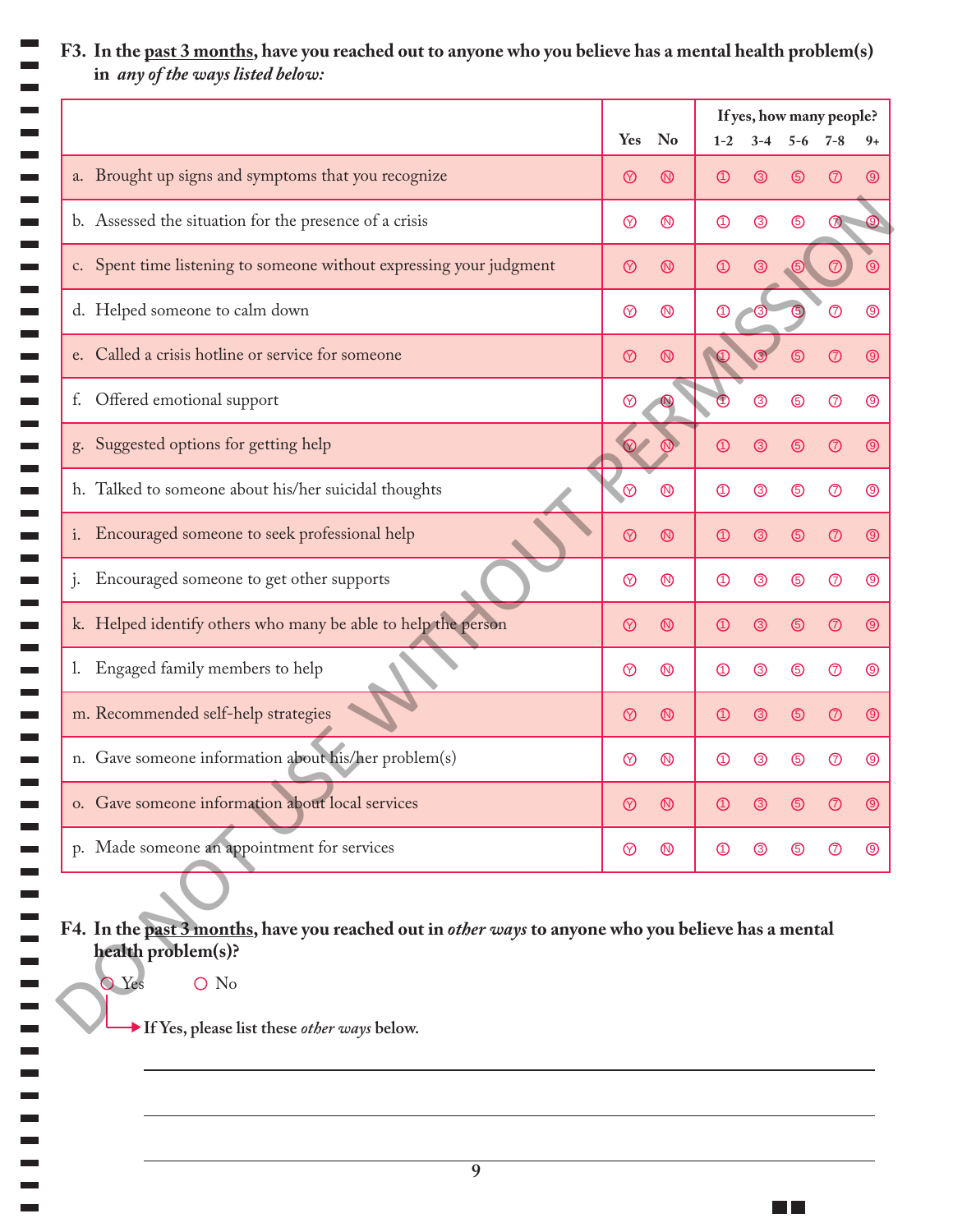### **G. YOUR BACKGROUND INFORMATION**

### **We would like to know a little about you and your background.**

| G1. What gender are you?                                                                                                                                                                                                                                                              |                                                             |                                                                                                                                                                                                                                                                                                                                                                                                                                                                            |
|---------------------------------------------------------------------------------------------------------------------------------------------------------------------------------------------------------------------------------------------------------------------------------------|-------------------------------------------------------------|----------------------------------------------------------------------------------------------------------------------------------------------------------------------------------------------------------------------------------------------------------------------------------------------------------------------------------------------------------------------------------------------------------------------------------------------------------------------------|
| O Woman<br>O Transgender<br>O Genderqueer<br>O Man                                                                                                                                                                                                                                    | O Other (Please specify):                                   |                                                                                                                                                                                                                                                                                                                                                                                                                                                                            |
| G2. How old are you?<br>G3. Please provide the zip code of where you live.                                                                                                                                                                                                            | years                                                       |                                                                                                                                                                                                                                                                                                                                                                                                                                                                            |
| G4. What is the highest level of schooling that you completed?                                                                                                                                                                                                                        |                                                             |                                                                                                                                                                                                                                                                                                                                                                                                                                                                            |
| O Some high school<br>O High school degree<br>O Vocational school certificate                                                                                                                                                                                                         | O Some college<br>O Associate degree<br>O Bachelor's degree | O Some graduate school<br>Graduate degree (e.g., Master's,<br>Doctorate)                                                                                                                                                                                                                                                                                                                                                                                                   |
| G5. Are you of Hispanic, Latino, or Spanish origin?                                                                                                                                                                                                                                   |                                                             |                                                                                                                                                                                                                                                                                                                                                                                                                                                                            |
| O No, not of Hispanic, Latino, or Spanish origin<br>O Yes, Mexican, Mexican American, Chicano<br>O Yes, Puerto Rican<br>O Yes, Cuban<br>Dominican, Nicaraguan, Salvadoran, Spaniard, etc.)                                                                                            |                                                             | O Yes, I am of other Hispanic, Latino, or Spanish origin-Please print origin (e.g., Argentinean, Colombian,                                                                                                                                                                                                                                                                                                                                                                |
|                                                                                                                                                                                                                                                                                       |                                                             |                                                                                                                                                                                                                                                                                                                                                                                                                                                                            |
| G6. What is your race? (Mark all that apply.)                                                                                                                                                                                                                                         |                                                             |                                                                                                                                                                                                                                                                                                                                                                                                                                                                            |
| O White (e.g., German, Irish, English, Italian, Polish, French, etc.)<br>O Asian (e.g., Chinese, Filipino, Asian Indian, Vietnamese, Korean, Japanese, etc.)<br>Inupiat Traditional Government, Nome Eskimo Community, etc.)<br>O Some other race or origin-Please <i>print</i> race. |                                                             | O Black or African American (e.g., African American, Jamaican, Haitian, Nigerian, Ethiopian, Somalian, etc.)<br>O American Indian or Alaska Native (e.g., Navajo Nation, Blackfeet Tribe, Mayan, Aztec, Native Village of Barrow<br>O Middle Eastern or Northern African (e.g., Lebanese, Iranian, Egyptian, Syrian, Moroccan, Algerian, etc.)<br>O Native Hawaiian or Other Pacific Islander (e.g., Native Hawaiian, Samoan, Chamorro, Tongan, Fijian, Marshallese, etc.) |
|                                                                                                                                                                                                                                                                                       |                                                             |                                                                                                                                                                                                                                                                                                                                                                                                                                                                            |
|                                                                                                                                                                                                                                                                                       |                                                             |                                                                                                                                                                                                                                                                                                                                                                                                                                                                            |

○ Yes ○ No If No, please specify the primary language spoken at home:

T.

l a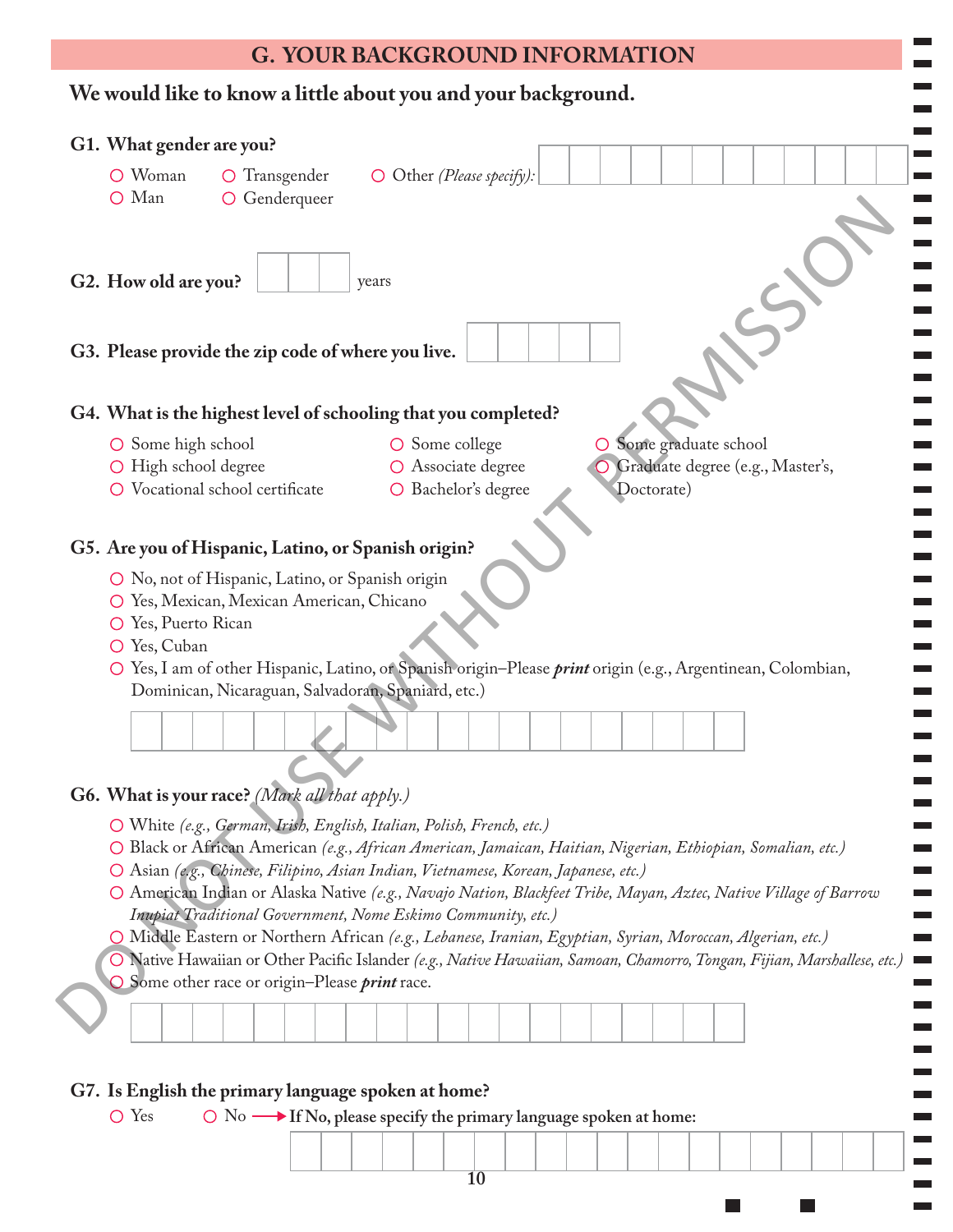| We would like to know about your training in mental health.                                                                                                                                                                                                                                                                                                                            |
|----------------------------------------------------------------------------------------------------------------------------------------------------------------------------------------------------------------------------------------------------------------------------------------------------------------------------------------------------------------------------------------|
| G8. What level of mental health training have you completed?                                                                                                                                                                                                                                                                                                                           |
| O No previous mental health training<br>$O$ Minimal mental health training (e.g., a few talks and presentations about mental health)<br>O Moderate mental health training (e.g., several workshops, trainings, or classes about mental health)<br>O Extensive mental health training (e.g., graduate degree and/or license in social work, psychology, psychiatry, or substance abuse) |
| G9. Prior to today's course, have you previously taken an Adult or Youth Mental Health First Aid Training?                                                                                                                                                                                                                                                                             |
| O Yes                                                                                                                                                                                                                                                                                                                                                                                  |
| O No                                                                                                                                                                                                                                                                                                                                                                                   |
| We would like to know about your experience of mental health problem(s) in everyday life.                                                                                                                                                                                                                                                                                              |
| G10. Have you ever experienced a personal mental health problem(s)?                                                                                                                                                                                                                                                                                                                    |
| O Yes                                                                                                                                                                                                                                                                                                                                                                                  |
| $O$ No                                                                                                                                                                                                                                                                                                                                                                                 |
| O Not sure                                                                                                                                                                                                                                                                                                                                                                             |
| G11. To your knowledge, has anyone in your family experienced a personal mental health problem(s)?                                                                                                                                                                                                                                                                                     |
| O Yes                                                                                                                                                                                                                                                                                                                                                                                  |
| O No                                                                                                                                                                                                                                                                                                                                                                                   |
| G12. To your knowledge, have any of your friends, co-workers, or neighbors experienced a personal<br>mental health problem(s)?                                                                                                                                                                                                                                                         |
| O Yes<br>$\bigcirc$ No                                                                                                                                                                                                                                                                                                                                                                 |
|                                                                                                                                                                                                                                                                                                                                                                                        |

 $\Box$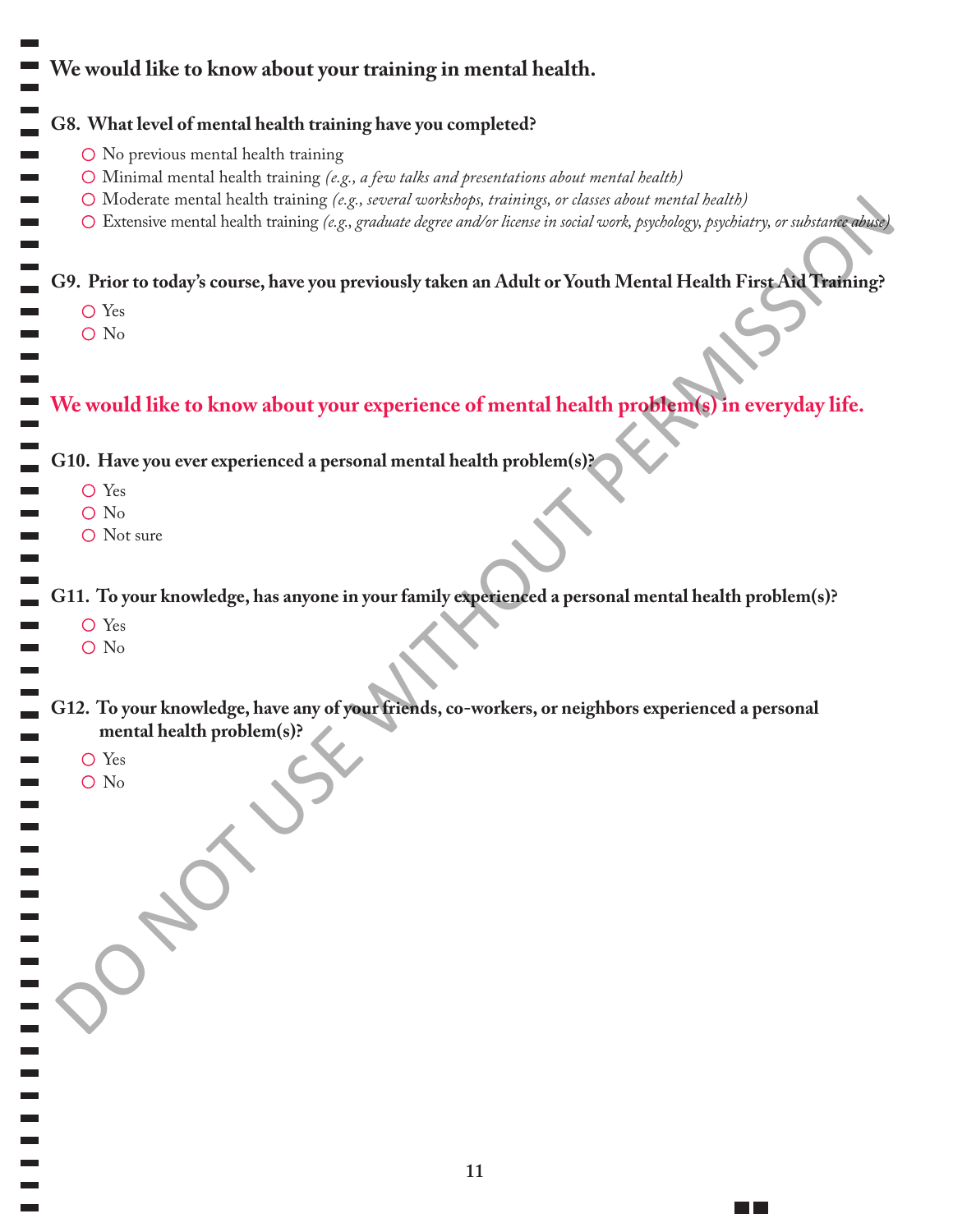### **G13. In which role(s) have you come into contact with someone experiencing a mental health problem(s)?**

*(Mark all that apply.)*

- Mental health provider (e.g., psychologist, social worker, school counselor)
- O Substance abuse counselor
- Camp/Recreational counselor
- O Medical/allied health provider (e.g., non-psychiatric MD, RN, PT, OT, etc.)
- O First responder
- O Coach
- O Teacher
- O Non-instructional school staff (e.g., administrator, security, bus driver, etc.)
- O Case Manager
- Clergy (including church member, ministry, pastor, parish staff, etc.)
- Family advocate
- O Child welfare personnel
- Law enforcement
- Corrections (e.g., corrections officer, juvenile corrections officer, probation officer) Details and neutral beautiful consideration and the method of the method of the product and consideration of the case of the case of the case of the case of the case of the case of the case of the case of the case of the c
- O Military personnel (including Veterans)
- O Other government personnel
- Airline personnel
- O Business employer or manager
- O Friend
- O Neighbor or colleague
- Family member
- O Parent

DO

Other *(Please describe):*

### **G14. Why are you interested in taking this course?** *(Mark all that apply.)*

- O Required for work
- O My own mental health history
- O Friend recommended it to me
- Important for my work
- $\bigcirc$  A family member or friend has mental health problem(s)
- My general interest about mental health
- Other *(Please describe):*

### *Thank you very much for your participation!*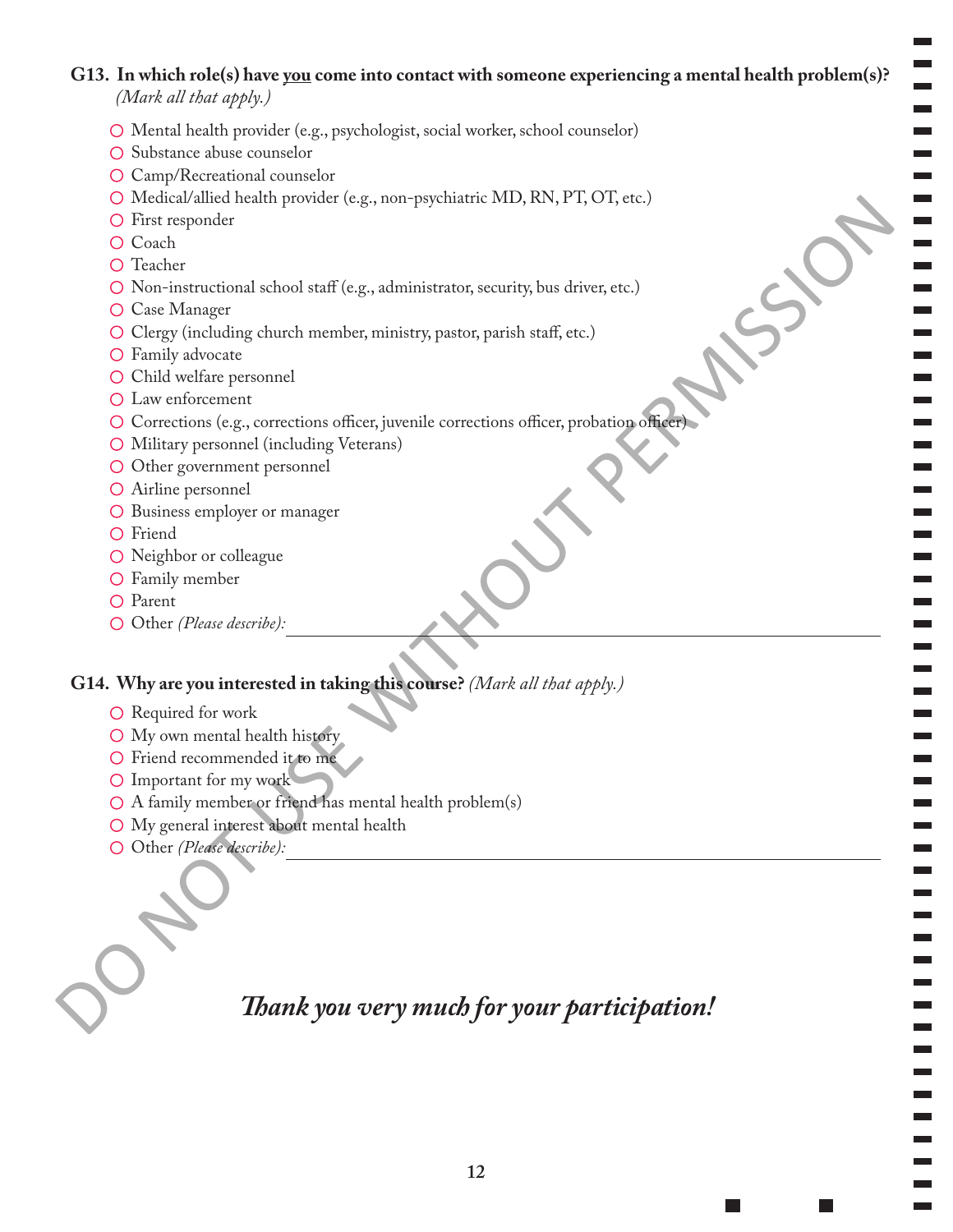BLANK PAGE DO NOT USE WITHOUT PERMISSION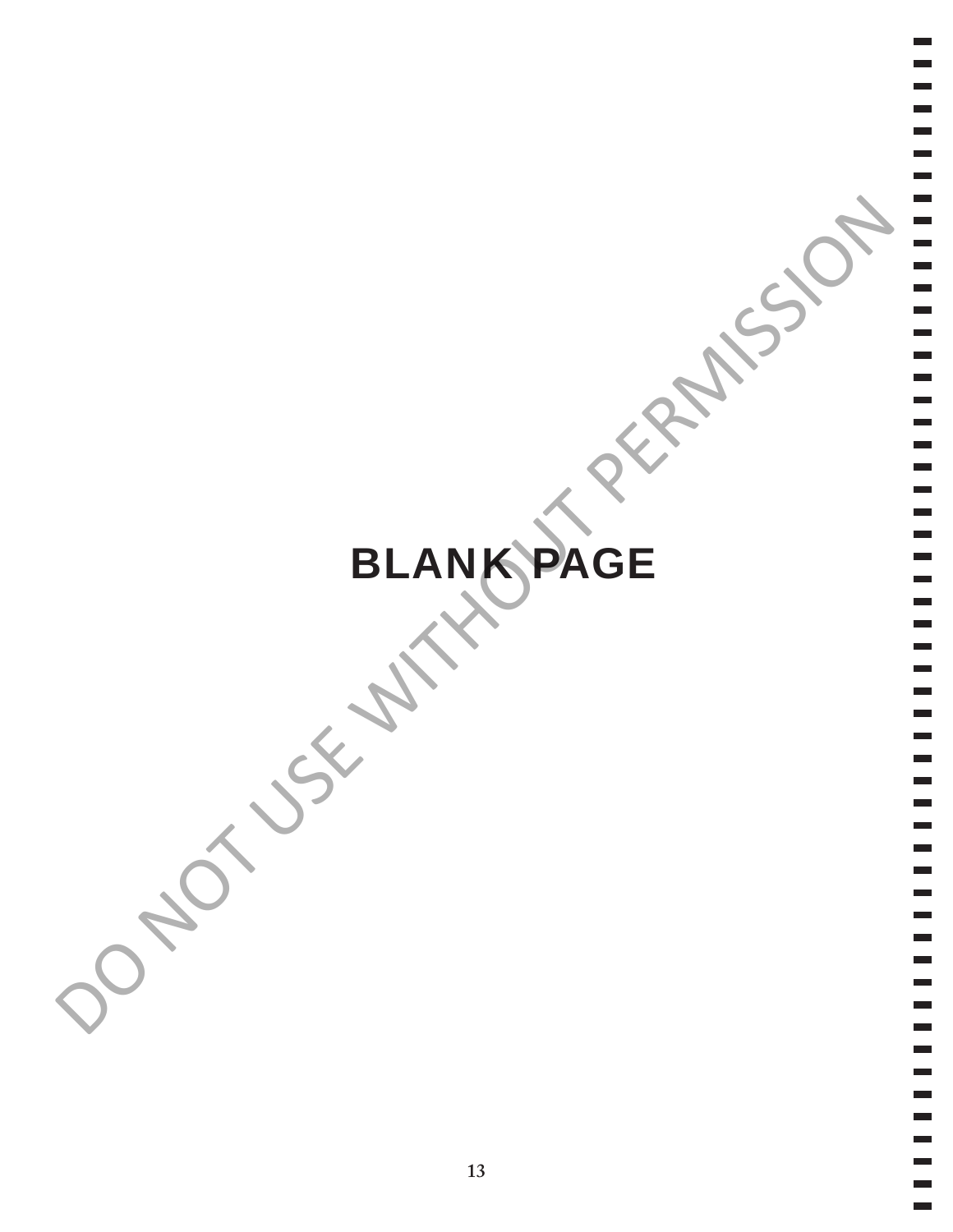# BLANK PAGE DO NOT USE WITHOUT PERMISSION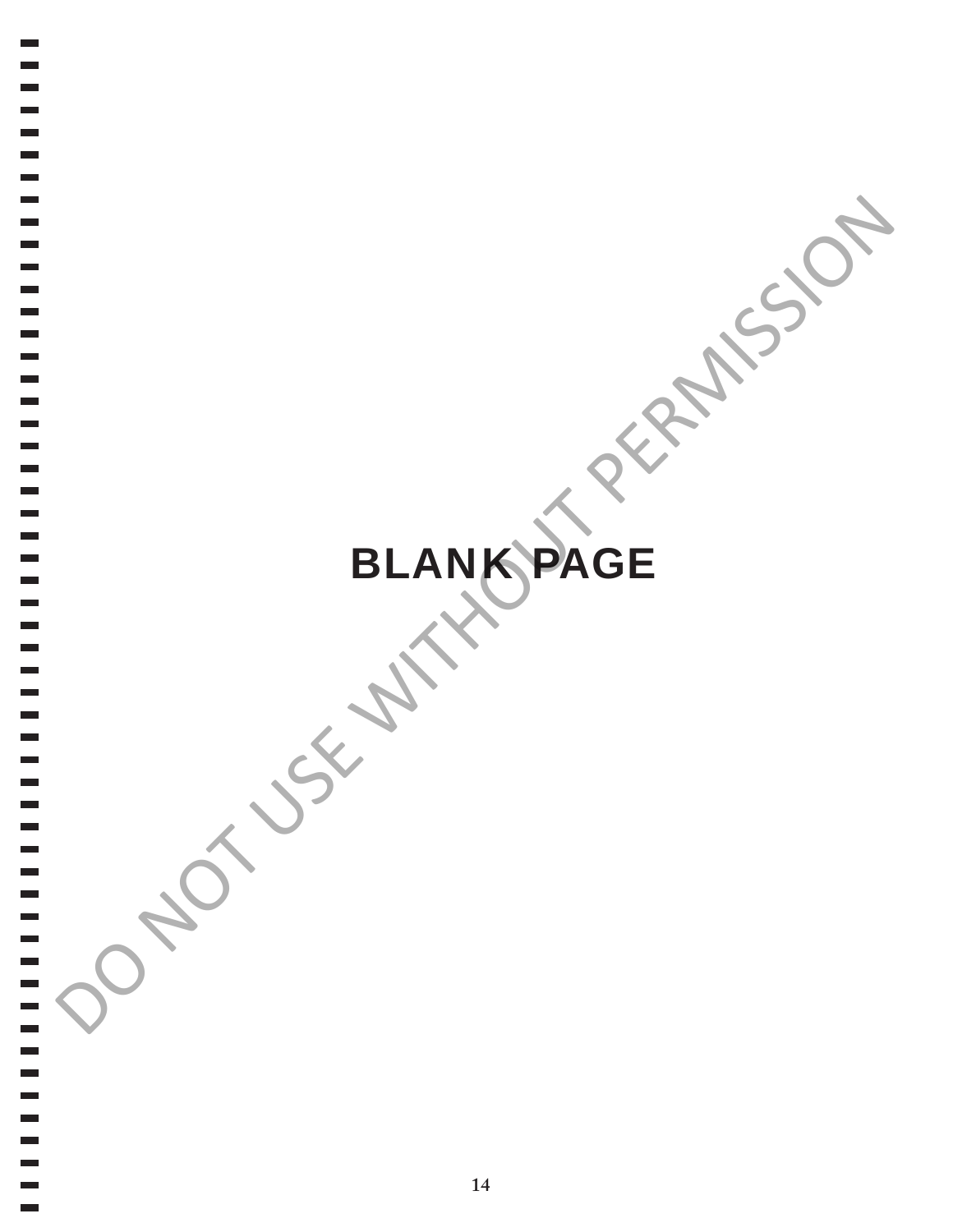

## **MENTAL HEALTH FIRST AID U.S.A. POST-TRAINING SURVEY** MENTAL HEALTH FIRST AID U.S.A.



**• Please use #2 pencil or blue or black pen to complete this survey.**

=<br>=<br>=<br>=

- **Do not use red pencil or ink.**
- **Do not use X's or check marks to indicate your responses.**
- **Incorrect marks Fill response ovals completely with heavy, dark marks.**

### **PLEASE DO NOT WRITE IN THIS AREA**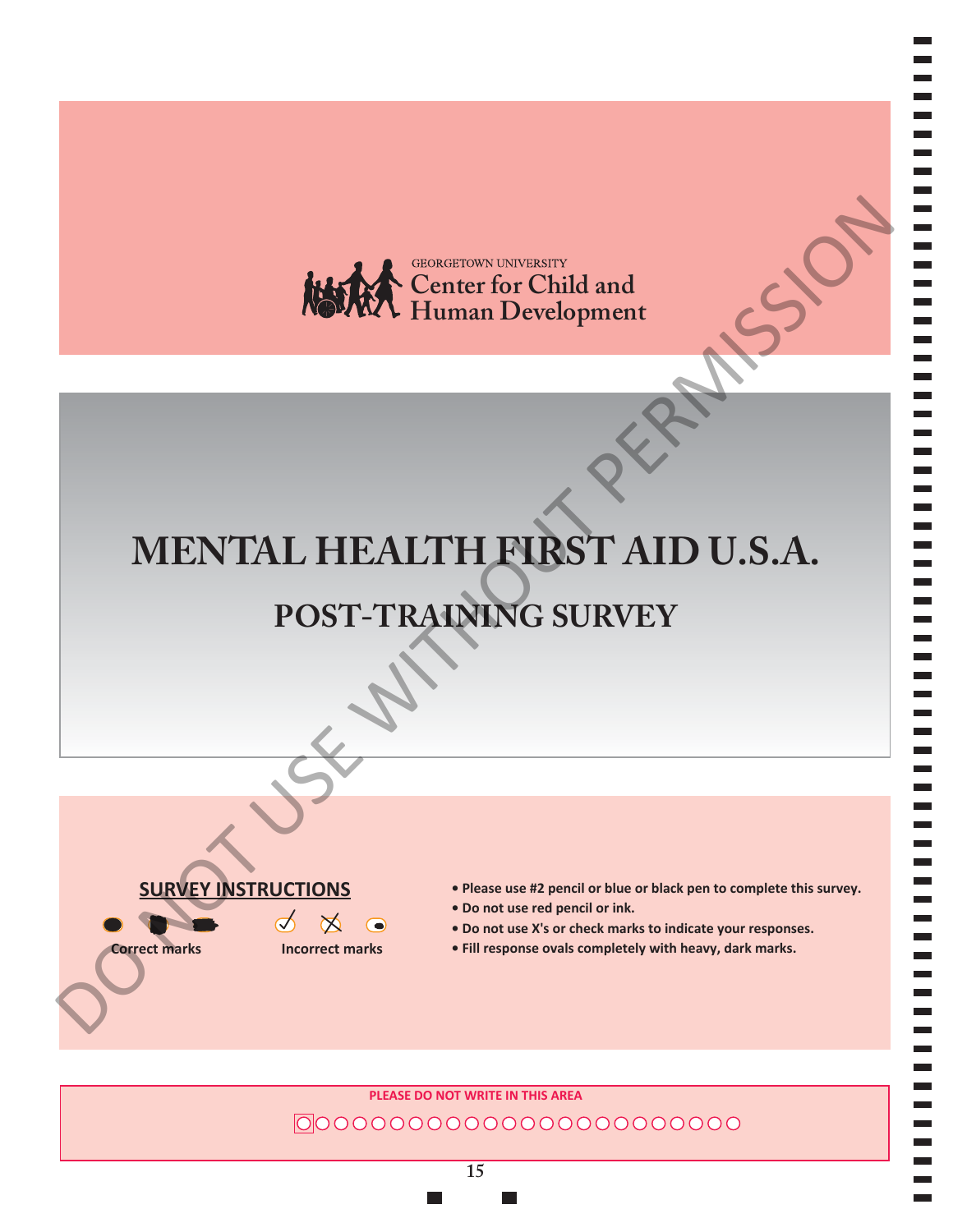### **CONTACT INFORMATION** Your *email address* is crucial in allowing us to follow-up with you at 3 and 6 months after the training. **These details will be stored separately from the rest of the survey to maintain your confidentiality. 1. Please** *print* **your primary email address: 3. Please** *print* **your name** *(Optional)***:** *Last: First:* **2. Please** *print* **your secondary email address if applicable:** 1. Please print your genant and address if applicable:<br>
2. Please print your secondary entail address if applicable:<br>
3. Please print your name (Optional):<br>
1. Latt.<br>
Firm:<br>
Firm:<br>
Firm:<br>
Firm:<br>
Firm:<br>
Plusical signals (a

### **INSTRUCTION**

### **For this survey, please consider the term mental health problem(s) to include a range of signs and symptoms that** *disrupt* **daily functioning:**

• physical signs (e.g., changes in normal patterns or appearance)

 $\overline{a}$ 

 $\overline{a}$ 

 $\frac{1}{2}$ 

 $\frac{1}{2}$ 

 $\frac{1}{2}$ 

 $\frac{1}{2}$ 

 $\overline{\phantom{0}}$ 

=<br>=<br>=<br>=

- emotional symptoms (e.g., depressed mood, irritability, excessive worry)
- thinking problems (e.g., racing thoughts, odd ideas, confused thinking)
- behavioral signs (e.g., difficulty concentrating, avoiding feared situations, excessive alcohol  *and substance use)*
- extreme distress (e.g., thoughts of suicide or self-harm, experienced or witnessed traumatic
	- *event(s) [i.e., events that are perceived to be dangerous and threatens serious injury or*
	- *death like accidents, domestic violence, physical or sexual abuse, loss of a caregiver, dog bites, shootings, natural disasters, painful medical procedures, etc.])*

**When thinking about the term "a person," please consider BOTH people you know personally AND people you don't know personally.**

**Throughout the survey, there are a few sections that will ask you to consider the same set of actions or beliefs from different perspectives. Please help us by answering each item even though the items may feel repetitive at times.**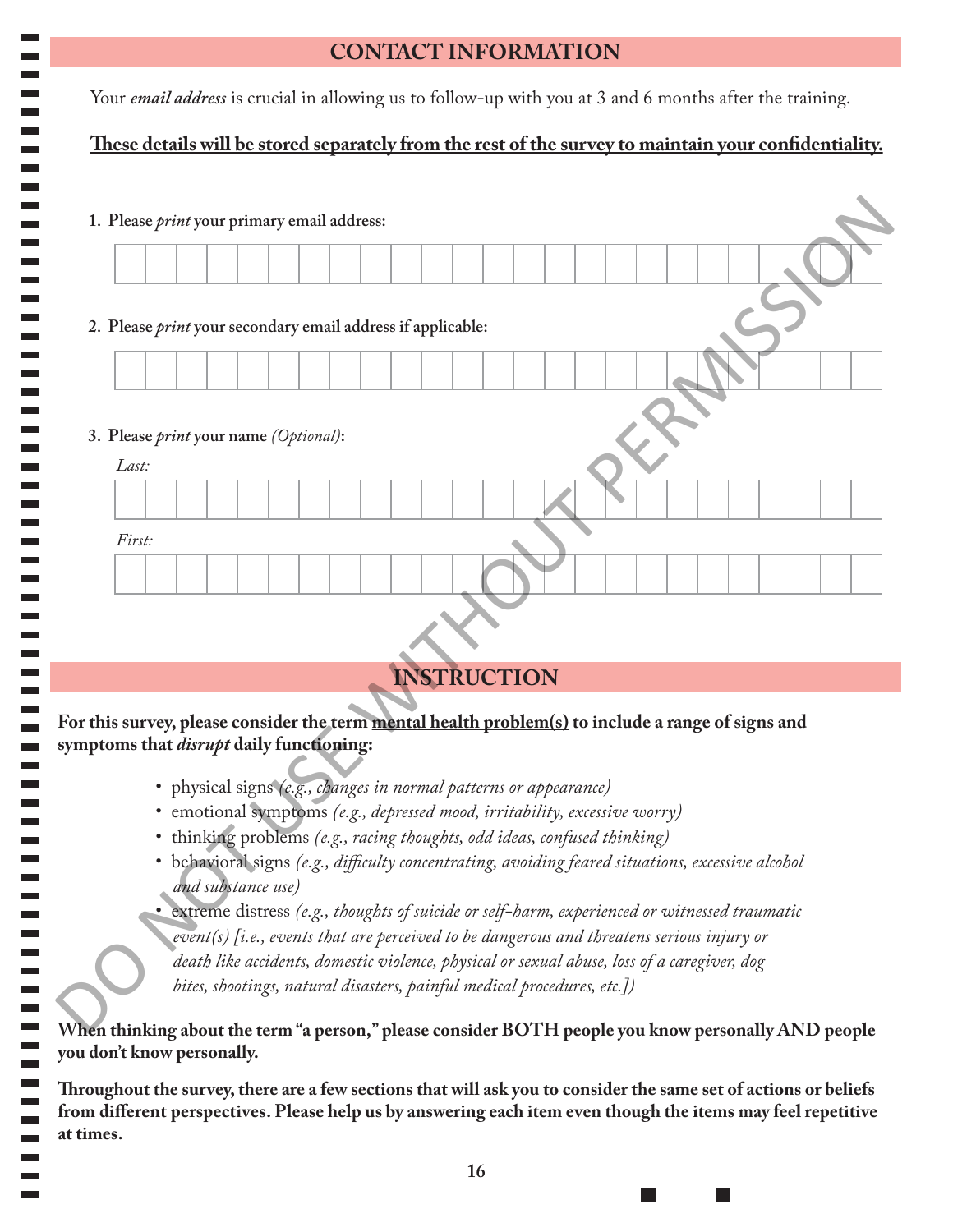### **A. YOUR PERSONAL BELIEFS**

m.

 $\overline{\phantom{0}}$ 

 $\sim$  $\sim$ 

 $\overline{\phantom{a}}$  $\mathcal{L}_{\mathcal{A}}$ m.

۰

L.

### **In this section, we would like to know what YOU BELIEVE about mental health problems. Please select the response that best describes your level of agreement.**

| A1. In general, I believe that I should                                             | Do not<br>agree at all - |                |                |                | <b>Strongly</b><br>Agree |
|-------------------------------------------------------------------------------------|--------------------------|----------------|----------------|----------------|--------------------------|
| a. encourage a person experiencing a mental health crisis to get professional help. | $\circledcirc$           | $\circledcirc$ | $\circledS$    | ④              |                          |
| b. listen without expressing my judgment to a person about his/her mental           |                          |                |                |                |                          |
| health problem(s).                                                                  | $\odot$                  | $^{\circledR}$ |                |                | (5)                      |
| c. give practical resources (e.g., self-help information, crisis hotline number) to |                          |                |                |                |                          |
| a person experiencing a mental health problem(s).                                   | $\odot$                  |                |                |                | $\circledS$              |
| d. ask directly about suicidal thoughts or harm if I suspect a person is            |                          |                |                |                |                          |
| experiencing a mental health crisis.                                                | $^{\circledR}$           |                |                | ④              | (5)                      |
| e. encourage a person experiencing mental health problem(s) to participate in       |                          |                |                |                |                          |
| activities that will promote their well-being.                                      |                          |                |                | $^{\circledR}$ | (5)                      |
| A2. In general, I believe that people with mental health problem(s)                 | Do not<br>agree at all   |                |                |                | Strongly<br>Agree        |
| a. are easy to talk with.                                                           | $^{\circ}$               | $^{\circledR}$ | $\circledcirc$ | ④              | க                        |
| b. are unpredictable.                                                               | $^{\circledR}$           | $\circledcirc$ | $\circledS$    | $\circledA$    | $\circledS$              |
| get better with treatment.                                                          | $^{\circ}$               | $^{\circledR}$ | $\circledS$    | $\bigcirc$     | $\circledS$              |
| d. are dangerous.                                                                   | $\circledcirc$           | $\circledcirc$ | $\circledS$    | $\circledA$    | $\circledS$              |
|                                                                                     | Do not<br>agree at all   |                |                |                | Strongly<br>Agree        |
| A3. If I had a mental health problem(s), I would not tell anyone.                   | $^{\circledR}$           | $^{\circledR}$ | $\circledS$    | $^{\circledR}$ | (5)                      |
| A4. If someone in my family had a mental health problem(s), I would not tell        |                          |                |                |                |                          |
| anyone.                                                                             | $^{\circledR}$           | $^{\circledR}$ | $\circledcirc$ | $^{\circledR}$ | (5)                      |
| A5. I intend to take action to help a person address his/her mental health          |                          |                |                |                |                          |
| problem(s).                                                                         | $\odot$                  | $^{\circledR}$ | $^{\circledR}$ | $\circledA$    | (5)                      |
| A6. I intend to reach out and express my concerns to a person experiencing          |                          |                |                |                |                          |
| mental health problem(s).                                                           | $\odot$                  | $^{\circledR}$ | $^{\circledR}$ | $^{\circledR}$ | $\circledS$              |
| A7. I intend to listen without expressing my judgment to a person I suspect of      |                          |                |                |                |                          |
| experiencing a mental health problem(s).                                            | $\circledcirc$           | $^{\circledR}$ | $\circledS$    | $\circledcirc$ | $\circledS$              |
|                                                                                     |                          |                |                |                |                          |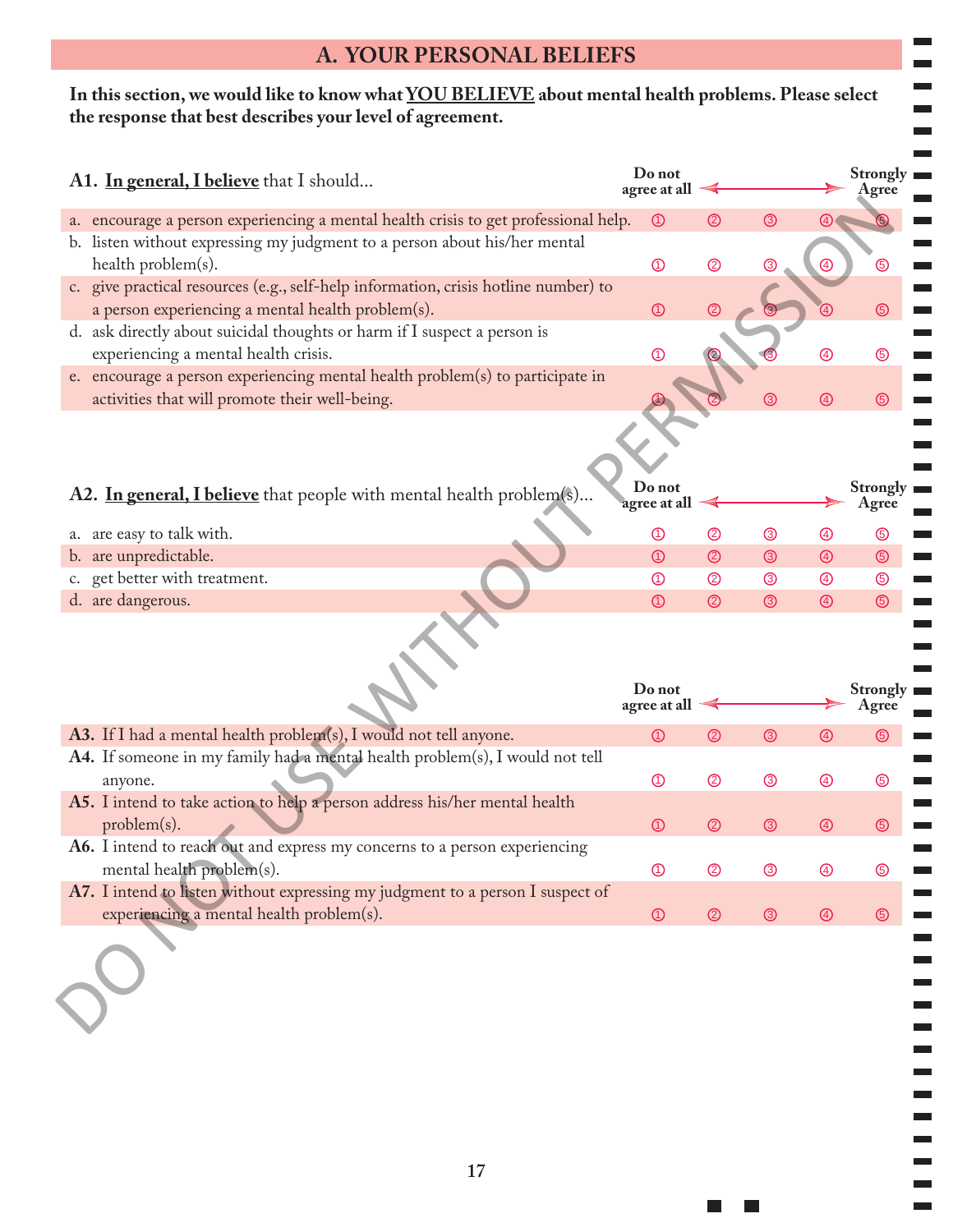### **B. YOUR BELIEFS ABOUT MENTAL HEALTH ACTIONS**

### **For each action, please select the response that best describes HOW DIFFICULT it is for you to perform that action.**

 $\mathcal{L}_{\mathcal{A}}$ 

 $\mathbf{r}$ 

| <b>B1.</b> Currently, I believe that, for me                                       | Not at all<br>difficult |     |     | <b>Extremely</b><br>difficult |
|------------------------------------------------------------------------------------|-------------------------|-----|-----|-------------------------------|
| a. giving practical resources (e.g., self-help information, crisis hotline number) |                         |     |     |                               |
| to a person showing signs and symptoms of a mental health problem(s) is:           | (1)                     | (2) | ദ   |                               |
| b. listening to a person about his/her mental health problem(s) without            |                         |     |     |                               |
| expressing my judgment is:                                                         | (1                      |     |     | ெ                             |
| c. asking a person experiencing a mental health problem(s) if he or she is         |                         |     |     |                               |
| thinking about suicide or harm is:                                                 | (1)                     | (2) |     | (5)                           |
| d. referring a person experiencing a mental health problem(s) to a mental health   |                         |     |     |                               |
| provider is:                                                                       | $\mathcal{C}$           |     |     | (5                            |
| e. encouraging a person showing signs of a mental health problem(s) to engage      |                         |     |     |                               |
| in activities that might help decrease symptoms is:                                |                         |     | ദ്ര |                               |
|                                                                                    |                         |     |     |                               |

| a. giving practical resources (e.g., self-help information, crisis hotline number)                                                                                                                           |                      |                |             |                |                            |
|--------------------------------------------------------------------------------------------------------------------------------------------------------------------------------------------------------------|----------------------|----------------|-------------|----------------|----------------------------|
| to a person showing signs and symptoms of a mental health problem(s) is:                                                                                                                                     | $^{\circledR}$       | $^{\circledR}$ | $\circledS$ |                |                            |
| b. listening to a person about his/her mental health problem(s) without                                                                                                                                      |                      |                |             |                |                            |
| expressing my judgment is:                                                                                                                                                                                   | ➀                    | ➁              |             |                |                            |
| c. asking a person experiencing a mental health problem(s) if he or she is                                                                                                                                   |                      |                |             |                |                            |
| thinking about suicide or harm is:                                                                                                                                                                           | $^{\circledR}$       | $^{\circledR}$ |             |                | $\circledS$                |
| d. referring a person experiencing a mental health problem(s) to a mental health                                                                                                                             |                      |                |             |                |                            |
| provider is:                                                                                                                                                                                                 | ൱                    |                |             | (4)            | (5)                        |
| e. encouraging a person showing signs of a mental health problem(s) to engage                                                                                                                                |                      |                |             |                |                            |
| in activities that might help decrease symptoms is:                                                                                                                                                          |                      |                | (3)         | (4)            | $\circledS$                |
|                                                                                                                                                                                                              |                      |                |             |                |                            |
| For each statement below, please select the response that best describes YOUR OPINION about how<br>likely it would be for a person with a mental health problem(s) to respond to a specific action of yours. |                      |                |             |                |                            |
|                                                                                                                                                                                                              |                      |                |             |                |                            |
|                                                                                                                                                                                                              | Not at all<br>likely |                |             |                | <b>Extremely</b><br>likely |
| B2. If I express my concerns to any person about the mental health signs and                                                                                                                                 |                      |                |             |                |                            |
| symptoms that he or she is experiencing, it will help that person to seek                                                                                                                                    | ന                    | ②              | ③           | (4)            | (5)                        |
| timely support.                                                                                                                                                                                              |                      |                |             |                |                            |
| B3. If I listen to any person without expressing my judgment, it will help that                                                                                                                              |                      |                |             |                |                            |
| person talk to me about his/her mental health problem(s).                                                                                                                                                    | $\circledcirc$       | $\circledcirc$ | $\circledS$ | $^{\circledR}$ | $\circledS$                |
| B4. If I ask about suicidal thoughts directly, a person with such thoughts will                                                                                                                              |                      |                |             |                |                            |
| feel a sense of relief.                                                                                                                                                                                      | $\odot$              | $^{\circledR}$ | $\circledS$ | ④              | ⑤                          |
| B5. If I give information about mental health providers in the community to any                                                                                                                              |                      |                |             |                |                            |
| person experiencing a mental health problem(s), it will assist that person to                                                                                                                                | $^\copyright$        | $^{\circledR}$ | $\circledS$ | ④              | $\circledS$                |
| get help.                                                                                                                                                                                                    |                      |                |             |                |                            |
|                                                                                                                                                                                                              |                      |                |             |                |                            |
| We would like to learn from you whether helping anyone with mental health problem(s) would be personally                                                                                                     |                      |                |             |                |                            |
| rewarding-in other words, something that would feel beneficial to you.                                                                                                                                       |                      |                |             |                |                            |
|                                                                                                                                                                                                              |                      |                |             |                |                            |
| For each action, please select the response that best describes <b>HOW REWARDING</b> it is for you to                                                                                                        |                      |                |             |                |                            |
| perform that action.                                                                                                                                                                                         |                      |                |             |                |                            |
|                                                                                                                                                                                                              |                      |                |             |                |                            |
| B6. Currently, I believe that, for me                                                                                                                                                                        | Not at all           |                |             |                | <b>Extremely</b>           |
|                                                                                                                                                                                                              | rewarding            |                |             |                | rewarding                  |
| a. giving practical resources (e.g., self-help information, crisis hotline number)                                                                                                                           |                      |                |             |                |                            |
| to a person showing signs and symptoms of a mental health problem(s) is:                                                                                                                                     | $\circledcirc$       | $^{\circledR}$ | $\circledS$ | $\circledA$    | $\circledS$                |
| listening to a person about his/her mental health problem(s) without                                                                                                                                         |                      |                |             |                |                            |
| expressing my judgment is:                                                                                                                                                                                   | $\odot$              | $^{\circledR}$ | $\circledS$ | $\circled{4}$  | ௫                          |

| B6. Currently, I believe that, for me                                                                                                                             | Not at all<br>rewarding |               |               |     | <b>Extremely</b><br>rewarding |
|-------------------------------------------------------------------------------------------------------------------------------------------------------------------|-------------------------|---------------|---------------|-----|-------------------------------|
| giving practical resources (e.g., self-help information, crisis hotline number)<br>a.<br>to a person showing signs and symptoms of a mental health problem(s) is: | $\circ$                 | $\circled{2}$ | $\circled{3}$ | (4) | (5)                           |
| b. listening to a person about his/her mental health problem(s) without                                                                                           |                         |               |               |     |                               |
| expressing my judgment is:                                                                                                                                        | (1)                     |               | ③             | (4) | (5)                           |
| c. asking a person experiencing a mental health problem(s) if he or she is                                                                                        |                         |               |               |     |                               |
| thinking about suicide or harm is:                                                                                                                                | ത                       | $\circled{2}$ | 3             | (4) | ௫                             |
| d. referring a person experiencing a mental health problem(s) to a mental health                                                                                  |                         |               |               |     |                               |
| provider is:                                                                                                                                                      | (1)                     | (2)           | (3)           | (4, | ග                             |
| e. encouraging a person showing signs of a mental health problem(s) to engage                                                                                     |                         |               |               |     |                               |
| in activities that might help decrease symptoms is:                                                                                                               | ⋒                       | (2)           | $\circ$       | (4) | (5)                           |

 $\mathbb{R}^n$ 

 $\mathcal{L}_{\mathcal{A}}$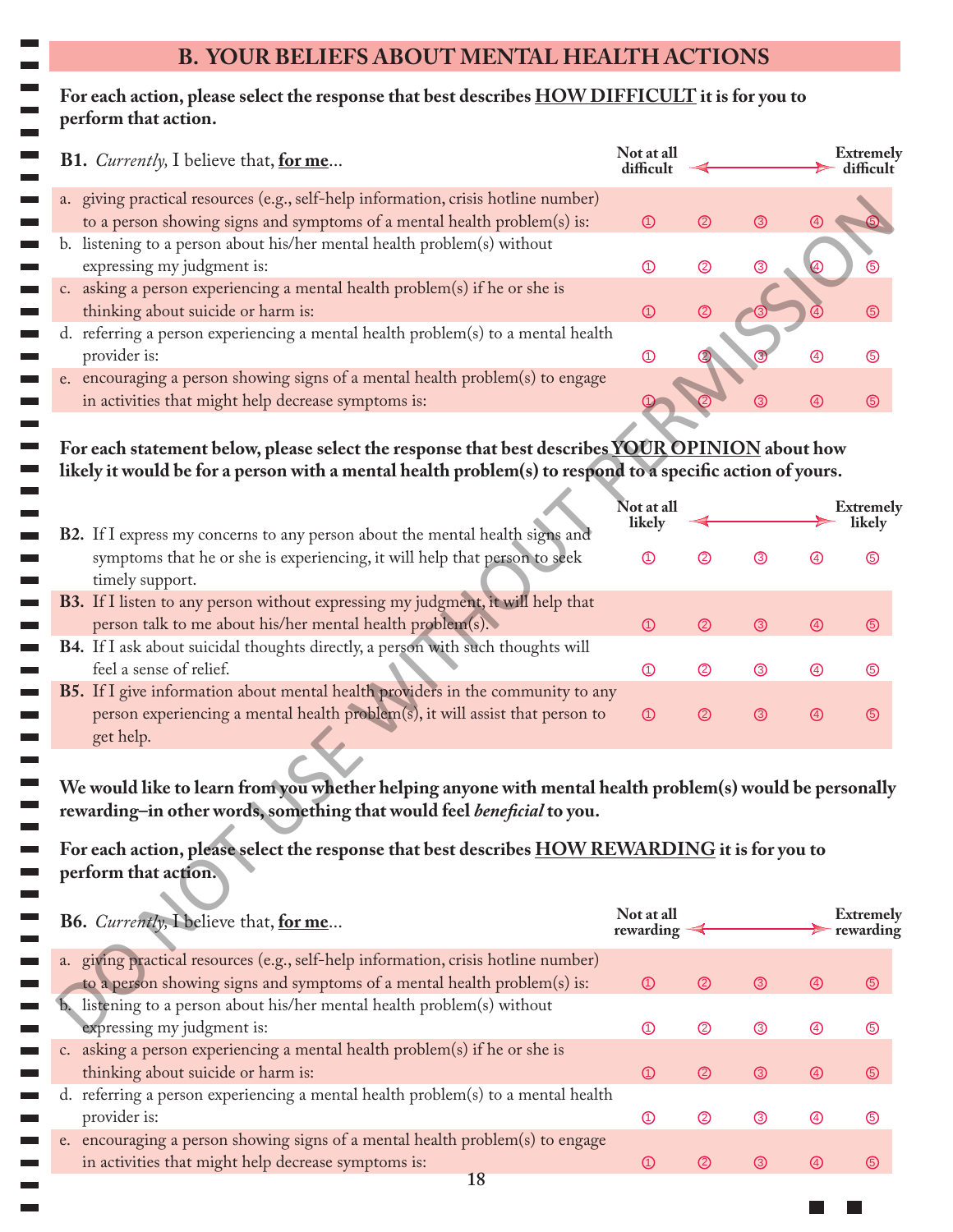### **C. YOUR BELIEFS ABOUT PEOPLE IMPORTANT TO YOU**

### **In this section, please tell us what you think PEOPLE WHO ARE IMPORTANT TO YOU** *(i.e., people who influence the way you think)* **believe. Select the response that best describes your level of agreement.**

| C1. In general, people who are important to me believe that I should $\frac{100 \text{ nO}}{2}$ |              |               |   |               | Strongl<br>Agree |
|-------------------------------------------------------------------------------------------------|--------------|---------------|---|---------------|------------------|
| a. encourage a person experiencing a mental health crisis to get professional help.             | $\circ$      | $\circled{2}$ | 3 | (4)           |                  |
| b. listen without expressing my judgment to a person about his/her mental                       |              |               |   |               |                  |
| health problem(s).                                                                              | $\circ$      | $\circled{2}$ | 3 |               |                  |
| c. give practical resources (e.g., self-help information, crisis hotline number) to             |              |               |   |               |                  |
| a person experiencing a mental health problem(s).                                               | ⋒            | (2)           |   |               | ය                |
| d. ask directly about suicidal thoughts or harm if I suspect a person is                        |              |               |   |               |                  |
| experiencing a mental health crisis.                                                            |              |               |   | $\circled{4}$ |                  |
| e. encourage a person experiencing mental health problem(s) to participate in                   |              |               |   |               |                  |
| activities that will promote their well-being.                                                  |              |               |   | 4             | (5               |
|                                                                                                 |              |               |   |               |                  |
| C2. In general, people who are important to me believe                                          | Do not       |               |   |               | Strongl          |
| that people with mental health problem(s)                                                       | agree at all |               |   |               | Agree            |
| a. are easy to talk with.                                                                       |              | $\circled{2}$ | 3 | $\circled{4}$ | (5)              |
| b. are unpredictable.                                                                           |              | (2)           | ൫ | 4             | G.               |

- c. get better with treatment.
- d. are dangerous.

### **D. YOUR CONFIDENCE IN PERFORMING MENTAL HEALTH ACTIONS**

### **Please select the response that best describes your level of agreement with the following statements.**

| a. encourage a person experiencing a mental health crisis to get professional help.                   | $\omega$                          |                |                |                |                 |
|-------------------------------------------------------------------------------------------------------|-----------------------------------|----------------|----------------|----------------|-----------------|
| listen without expressing my judgment to a person about his/her mental<br>b.                          |                                   |                |                |                |                 |
| health problem(s).                                                                                    | $^{\circledR}$                    | $^{\circledR}$ | 3              |                |                 |
| c. give practical resources (e.g., self-help information, crisis hotline number) to                   |                                   |                |                |                |                 |
| a person experiencing a mental health problem(s).                                                     | $^{\circledR}$                    | ②              |                |                | (5)             |
| d. ask directly about suicidal thoughts or harm if I suspect a person is                              |                                   |                |                |                |                 |
| experiencing a mental health crisis.                                                                  | $^{\circledR}$                    |                |                | ④              | (5              |
| e. encourage a person experiencing mental health problem(s) to participate in                         |                                   |                |                |                |                 |
| activities that will promote their well-being.                                                        |                                   |                |                | $^{\circledR}$ | ௫               |
|                                                                                                       |                                   |                |                |                |                 |
|                                                                                                       |                                   |                |                |                |                 |
| C2. In general, people who are important to me believe                                                | Do not                            |                |                |                | Strongly        |
| that people with mental health problem(s)                                                             | agree at all                      |                |                |                | Agree           |
| a. are easy to talk with.                                                                             | ൱                                 | ➁              | ☺              | ④              | ⑤               |
| b. are unpredictable.                                                                                 | $\odot$                           | $\circledcirc$ | $\circledcirc$ | $\circledA$    | $\circledS$     |
| get better with treatment.                                                                            | $^{\circledR}$                    | $^{\circledR}$ | $^{\circledR}$ | $^{\circledR}$ | $\circledS$     |
| d. are dangerous.                                                                                     | $^{\circ}$                        | $^{\circledR}$ | $\circledS$    | $\circledA$    | ⑤               |
|                                                                                                       |                                   |                |                |                |                 |
|                                                                                                       |                                   |                |                |                |                 |
|                                                                                                       |                                   |                |                |                |                 |
| D. YOUR CONFIDENCE IN PERFORMING MENTAL HEALTH ACTIONS                                                |                                   |                |                |                |                 |
|                                                                                                       |                                   |                |                |                |                 |
| Please select the response that best describes your level of agreement with the following statements. |                                   |                |                |                |                 |
|                                                                                                       |                                   |                |                |                |                 |
| D1. Currently, I am confident that, I can.                                                            | Do not                            |                |                |                | <b>Strongly</b> |
|                                                                                                       | agree at all $\blacktriangleleft$ |                |                |                | Agree           |
| assist a person who may be dealing with a mental health problem(s) to seek<br>a.                      |                                   |                |                |                |                 |
| professional help.                                                                                    | $^\circledR$                      | $^{\circledR}$ | $\circledcirc$ | $^{\circledR}$ | ᠖               |
| provide practical resources (e.g., self-help information, crisis hotline number)<br>$\mathbf{b}$ .    |                                   |                |                |                |                 |
| to help a person who may have a mental health problem(s).                                             | $^\circledR$                      | $^{\circledR}$ | $\circledcirc$ | $^{\circledR}$ | $\circledS$     |
| recognize the signs and symptoms of mental health problem(s) in a person.<br>c.                       | ➀                                 | $^{\circledR}$ | $\circledS$    | $\circledcirc$ | $\circledS$     |
| ask a person directly whether he/she is considering killing her/himself.<br>d.                        | $\circledcirc$                    | $^{\circledR}$ | $\circledcirc$ | $\circledcirc$ | G               |
| de-escalate a situation where a person is agitated or aggressive.                                     | $^{\circ}$                        | $\circledcirc$ | ര              | $^{\circledR}$ | ഒ               |
| f.<br>ask a person directly about experiencing or witnessing a traumatic event(s).                    | $^{\circ}$                        | $\circledcirc$ | $\circledS$    | $\bigcirc$     | $\circledS$     |
| (i.e., events that are perceived to be dangerous and threaten serious injury or death                 |                                   |                |                |                |                 |
| like accidents, domestic violence, physical or sexual abuse, loss of a caregiver, dog bites,          |                                   |                |                |                |                 |
| shootings, natural disasters, painful medical procedures, etc.)                                       |                                   |                |                |                |                 |
| listen without expressing my judgment to a person in distress.                                        | $^\circledR$                      | $^{\circledR}$ | $^{\circledR}$ | $^{\circledR}$ | ⑤               |
| g.<br>correct misconceptions in others about mental health and mental illness.<br>h.                  | $^{\circledR}$                    | $^{\circledR}$ | $\circledS$    | $\circledcirc$ | ⑤               |
| suggest supportive and self-help strategies to a person with mental health<br>$\mathbf{i}$ .          |                                   |                |                |                |                 |
| problem(s).                                                                                           | $^{\circledR}$                    | $^{\circledR}$ | $^{\circledR}$ | $\circledcirc$ | €               |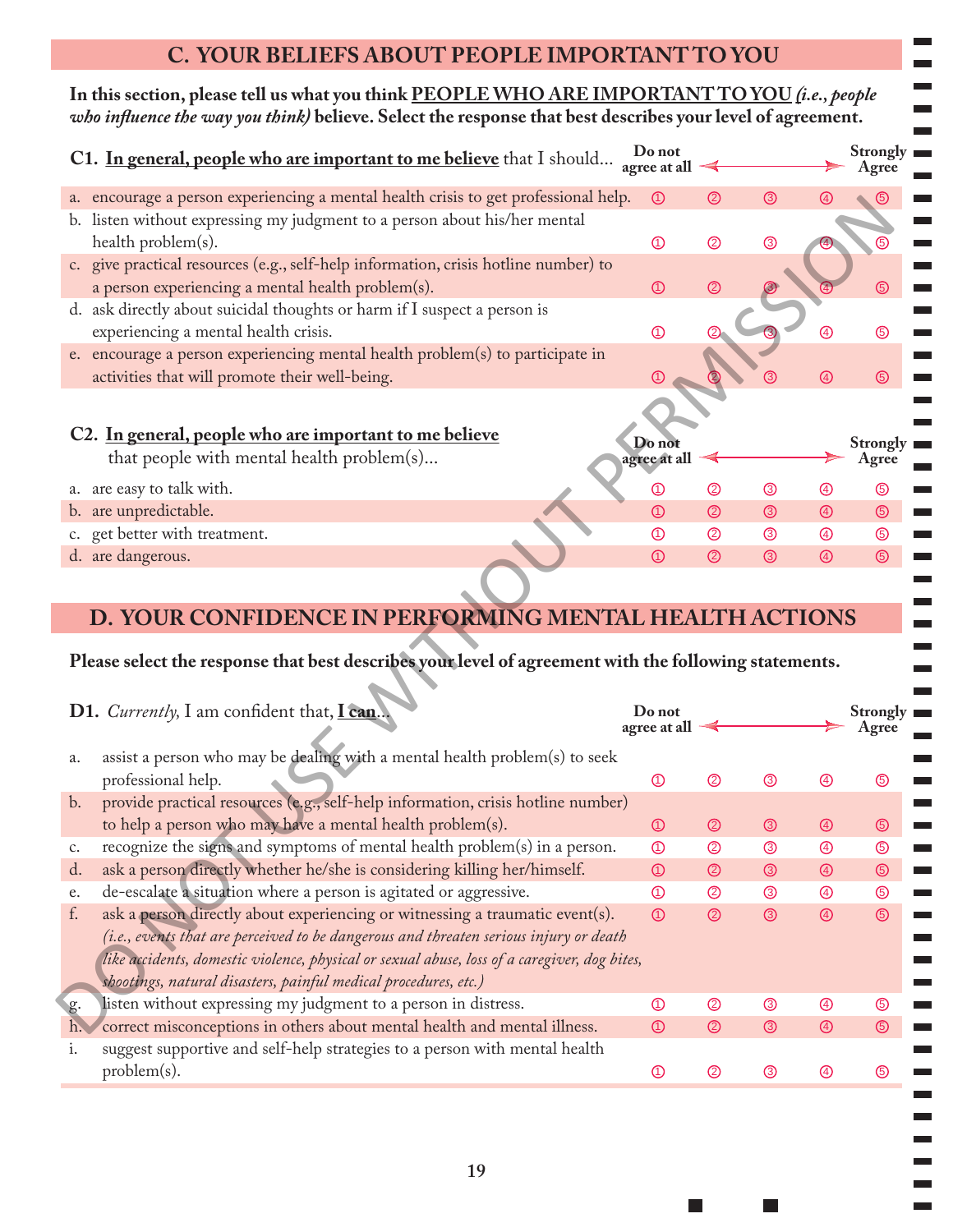### **For each statement below, please select the response that best describes the LIKELIHOOD that you would carry out the following actions** *currently***.**

|    | D2. Currently, <u>I would</u>                                                    | Not at all<br>likely |               |             |     | <b>Extremely</b><br>likely |
|----|----------------------------------------------------------------------------------|----------------------|---------------|-------------|-----|----------------------------|
| a. | I would approach a person with a mental health problem(s) if I felt I had        |                      |               |             |     |                            |
|    | the knowledge to talk to him/her about their problem.                            |                      | $\circled{2}$ | (3)         |     |                            |
|    | b. I would help a person with a mental health problem(s) if I had practice in    |                      |               |             |     |                            |
|    | asking about suicidal thoughts or harm.                                          | (1)                  | $\circled{2}$ | $\circledS$ |     |                            |
|    | c. I would talk to a person about their mental health problem(s), if he/she were |                      |               |             |     |                            |
|    | willing to talk to me about the problem.                                         |                      | ②             |             |     | (5)                        |
|    | d. I would recommend getting help from a mental health provider to a person      |                      |               |             |     |                            |
|    | experiencing a mental problem(s) if I knew the resources in the community.       | ന                    |               |             | (4) | (5)                        |
|    | e. I would encourage a person experiencing a mental health problem(s) to use     |                      |               |             |     |                            |
|    | self-help strategies if I knew which strategies to recommend.                    |                      |               |             |     | (5)                        |
|    | f. I would help a person experiencing a mental health symptom(s) to find         |                      |               |             |     |                            |
|    | supports if I knew the resources available in the community.                     |                      |               |             |     |                            |
|    |                                                                                  |                      |               |             |     |                            |

### **E. YOUR AGREEMENT WITH VARIOUS ASPECTS OF MENTAL HEALTH**

 $\Box$ 

 $\Box$ 

### **Please select the response that best describes your level**  of agreement with the following statements.

|     | the knowledge to talk to him/her about their problem.<br>$\omega$                                                                                  |                    |                                  |                       |
|-----|----------------------------------------------------------------------------------------------------------------------------------------------------|--------------------|----------------------------------|-----------------------|
|     | b. I would help a person with a mental health problem(s) if I had practice in                                                                      |                    |                                  |                       |
|     | asking about suicidal thoughts or harm.<br>$^{\circledR}$                                                                                          | ➁                  | ③                                |                       |
|     | I would talk to a person about their mental health problem(s), if he/she were                                                                      |                    |                                  |                       |
|     | willing to talk to me about the problem.<br>$^{\circ}$                                                                                             | (2)                |                                  | (5)                   |
|     | d. I would recommend getting help from a mental health provider to a person                                                                        |                    |                                  |                       |
|     | experiencing a mental problem(s) if I knew the resources in the community.<br>$\circledcirc$                                                       |                    |                                  | $^{\circledR}$<br>⑤   |
|     | I would encourage a person experiencing a mental health problem(s) to use                                                                          |                    |                                  |                       |
|     | self-help strategies if I knew which strategies to recommend.<br>(1)                                                                               |                    |                                  | 4<br>(5)              |
|     | I would help a person experiencing a mental health symptom(s) to find                                                                              |                    |                                  |                       |
|     | supports if I knew the resources available in the community.                                                                                       |                    | ③                                | $\circledcirc$<br>(5) |
|     |                                                                                                                                                    |                    |                                  |                       |
|     | E. YOUR AGREEMENT WITH VARIOUS ASPECTS OF MENTAL HEALTH                                                                                            |                    |                                  |                       |
|     |                                                                                                                                                    |                    |                                  |                       |
|     | Please select the response that best describes your level                                                                                          |                    |                                  |                       |
|     | of agreement with the following statements.                                                                                                        | Do not             | Agree                            | Don't                 |
|     |                                                                                                                                                    | agree              |                                  | know                  |
|     | E1. At least 1 in 5 people in the US have one or more mental health disorder(s) in                                                                 |                    |                                  |                       |
|     | any one year.                                                                                                                                      | $^\copyright$      | $\circled{2}$                    | $\circled{3}$         |
| E2. | Around half of mental health disorders start during childhood or adolescence.                                                                      | $\odot$            | $\circledcirc$                   | $\circledS$           |
| E3. | It is not a good idea to ask people if they are feeling suicidal in case you put the                                                               |                    |                                  |                       |
|     | idea in their head.                                                                                                                                | ➀                  | $\circled{2}$                    | $\circ$               |
| E4. | Use of alcohol or other drugs increases the risk of suicide or harm.                                                                               | $^\copyright$      | $^{\circledR}$                   | $\circledS$           |
| E5. | Schizophrenia is one of the most common mental disorders in the US.                                                                                | $^{\circ}$         | ➁                                | ك                     |
| E6. | Depression can increase a young person's risk taking behavior (e.g., reckless driving,                                                             |                    |                                  |                       |
|     | risky sexual involvements).                                                                                                                        | $\circledcirc$     | $^{\circledR}$                   | $\circledS$           |
| E7. | When talking to people with eating disorders, it is important to criticize their                                                                   |                    |                                  |                       |
|     | body size.                                                                                                                                         | $^{\circledR}$     | ②                                | ③                     |
| E8. | Exposure to traumatic event(s) is a risk factor in almost every type of mental illness.                                                            | $\odot$<br>$\odot$ | $^{\circledR}$                   | ☺<br>$\circledcirc$   |
| E9. | Males complete suicide four times more frequently than females.<br>E10. People with psychosis are more at risk of being victims of violent crimes. | $\odot$            | $^{\circledR}$<br>$^{\circledR}$ | $\circledcirc$        |
|     | E11. When difficulties are encountered, youth tend to be quite resilient.                                                                          | $\odot$            | $^{\circledR}$                   | ⊚                     |
|     | E12. Physical symptoms such as fast breathing, dizziness, or shaking could be signs of                                                             |                    |                                  |                       |
|     |                                                                                                                                                    |                    |                                  |                       |
|     | a panic attack.<br>E13. Emotional symptoms such as excessive anger, depressed mood, or hopelessness can                                            | $\circledcirc$     | $^{\circledR}$                   | $\circledcirc$        |
|     | be signs of a young person's distress.                                                                                                             | $^{\circ}$         |                                  | 3                     |
|     | E14. Two significant risk factors of suicide are having an organized plan and having a                                                             |                    | ➁                                |                       |
|     | previous attempt.                                                                                                                                  | $^{\circledR}$     | $^{\circledR}$                   | $\circledcirc$        |
|     | E15. Anxiety disorders are the least common mental health disorders in the US.                                                                     | $^{\circledR}$     | $^{\circledR}$                   | $\circledcirc$        |
|     |                                                                                                                                                    |                    |                                  |                       |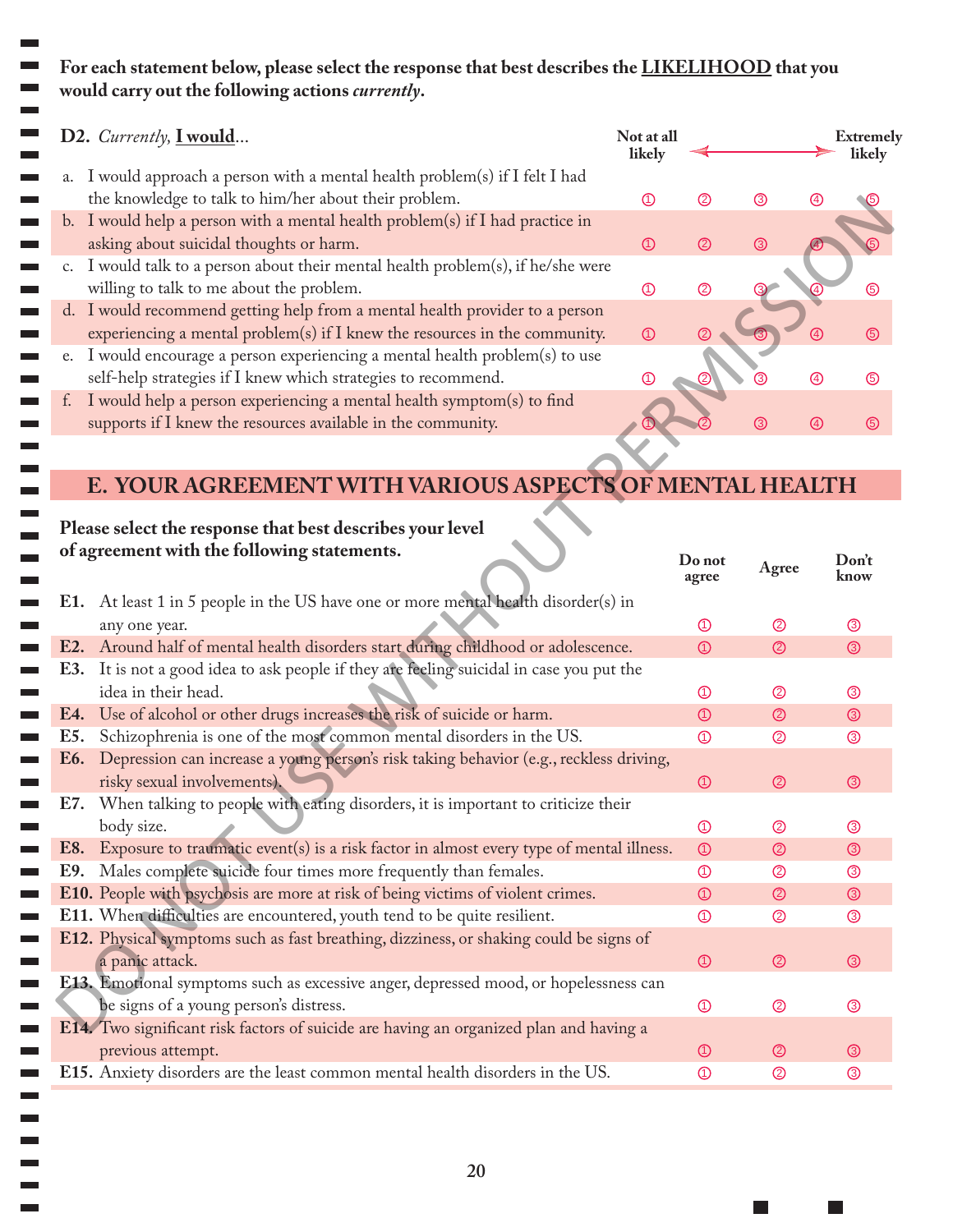### **F. YOUR MHFA TRAINING**

**Your opinion about the MHFA training that you had completed is very important to us. Please select the response that best describes your level of agreement with the following statements.**

|                                                                            | Do not<br>agree at all |               |   |                   | Strongly $\blacksquare$<br>Agree |
|----------------------------------------------------------------------------|------------------------|---------------|---|-------------------|----------------------------------|
| F1. I felt safe sharing my opinions with the group.                        |                        | $\mathcal Q$  |   |                   |                                  |
| F2. I received adequate practice in using ALGEE to apply the action steps. |                        | $^{(2)}$      | 3 |                   |                                  |
| F3. My questions were answered adequately.                                 |                        | $\circled{c}$ | ③ |                   |                                  |
| F4. Information was provided clearly.                                      | (1)                    | (2)           | ദ | 4                 |                                  |
| F5. I gained a lot of new knowledge about how to help someone presenting   |                        |               |   |                   |                                  |
| with mental health signs and symptoms.                                     |                        |               |   | $\left( 4\right)$ |                                  |
| F6. My instructor was effective in teaching the material.                  |                        |               |   | $\overline{A}$    |                                  |
|                                                                            |                        |               |   |                   |                                  |

|                                                                         | <b>Not</b> at all<br><b>Useful</b> |                |     |                   | <b>Extremely</b><br><b>Useful</b> |
|-------------------------------------------------------------------------|------------------------------------|----------------|-----|-------------------|-----------------------------------|
| a. PowerPoint slides                                                    |                                    | $(2)$          | (3) | $\left( 4\right)$ | (5)                               |
| b. Video clips                                                          | <sup>1</sup>                       | $\circledcirc$ | ③   | $^{\circledR}$    | ⑤                                 |
| c. Small group activities (e.g., discussing scenarios or case examples) |                                    | ②              | ③   | ④                 | (5)                               |
| d. Entire class exercises (e.g., opinion quizzes)                       | (1)                                | (2)            | ③   | $\circled{4}$     | <b>(5)</b>                        |
| e. Manual                                                               |                                    | ②              | ③   | ④                 | (5)                               |
| f. Overall MHFA Training                                                |                                    | $\circled{2}$  | 3   | $\circled{4}$     | ⑤                                 |
|                                                                         |                                    |                |     |                   |                                   |

### **F8. Please select the response that best describes your level of agreement with the following statements.**

| <b>F1.</b> I felt safe sharing my opinions with the group.                                                                                                  | U                                           | అ              | Q              |                |                  |
|-------------------------------------------------------------------------------------------------------------------------------------------------------------|---------------------------------------------|----------------|----------------|----------------|------------------|
| F2. I received adequate practice in using ALGEE to apply the action steps.                                                                                  | $^{\circ}$                                  | $\circledcirc$ | $\circledS$    |                |                  |
| F3. My questions were answered adequately.                                                                                                                  | $^{\circledR}$                              | $^{\circledR}$ | ③              |                |                  |
| F4. Information was provided clearly.                                                                                                                       | $^{\circ}$                                  | $\circledcirc$ | (3)            |                | (5)              |
| F5. I gained a lot of new knowledge about how to help someone presenting                                                                                    |                                             |                |                |                |                  |
| with mental health signs and symptoms.                                                                                                                      | $^\copyright$                               |                |                | (4)            | (5)              |
| F6. My instructor was effective in teaching the material.                                                                                                   | $\odot$                                     |                |                | $\circledcirc$ | $\circledS$      |
| F7. Please select the response that best describes the usefulness of various teaching formats used in the<br>MHFA training as well as the training overall. |                                             |                |                |                |                  |
|                                                                                                                                                             | Not at all                                  |                |                |                | <b>Extremely</b> |
|                                                                                                                                                             | <b>Useful</b>                               |                |                |                | <b>Useful</b>    |
| a. PowerPoint slides                                                                                                                                        | ➀                                           | ②              |                | $\circledcirc$ | ⑤                |
| b. Video clips                                                                                                                                              | $^{\circ}$                                  | $\circledcirc$ | $\circledS$    | $\circledA$    | $\circledS$      |
| c. Small group activities (e.g., discussing scenarios or case examples)                                                                                     | $^\copyright$                               | $^{\circledR}$ | $^{\circledR}$ | $^{\circledR}$ | $\circledS$      |
| d. Entire class exercises (e.g., opinion quizzes)                                                                                                           | $^{\circledR}$                              | $\circledcirc$ | $\circledS$    | $\circledcirc$ | $\circledS$      |
| e. Manual                                                                                                                                                   | ➀                                           | $^{\circledR}$ | $^{\circledR}$ | $^{\circledR}$ | ⑤                |
|                                                                                                                                                             |                                             |                | $\circledS$    | $\bigcirc$     | $\circledS$      |
| f. Overall MHFA Training                                                                                                                                    | $\circledcirc$                              | $\circledcirc$ |                |                |                  |
| F8. Please select the response that best describes your level of agreement with the following statements.<br>Because of my MHFA training                    | Do not<br>agree at all $\blacktriangleleft$ |                |                |                | <b>Strongly</b>  |
|                                                                                                                                                             |                                             |                |                |                | Agree            |
| a. I am more aware of the signs and symptoms of my own mental health.                                                                                       | $^\copyright$                               | ➁              | $^{\circledR}$ | $\circledcirc$ | ⑤                |
| b. I am more aware of the signs and symptoms of other people's mental health.                                                                               | $\circledcirc$                              | $\circledcirc$ | $\circledS$    | $\circledA$    | $\circledS$      |
| c. I have greater empathy towards someone experiencing mental health                                                                                        |                                             |                |                |                |                  |
| challenges.                                                                                                                                                 | $^{\circledR}$                              | $^{\circledR}$ | $^{\circledR}$ | $\circledast$  | ⑤                |
| d. I am more likely to ask someone if he or she is "ok" if I see him or her                                                                                 |                                             |                |                |                |                  |
| showing signs and symptoms of distress.                                                                                                                     | $^{\circledR}$                              | $^{\circledR}$ | ☺              | ⊕              | ⑤                |
| e. I feel more comfortable being around someone who is talking to himself                                                                                   |                                             | $^{\circledR}$ |                |                |                  |
| or herself.<br>f. I am less likely to avoid someone showing signs and symptoms of a mental                                                                  | $\odot$                                     |                | $\circledS$    | $\circledcirc$ | $\circledS$      |
| health problem.                                                                                                                                             | $\circledcirc$                              | $^{\circledR}$ | $\circledS$    | $^{\circledR}$ | ⑤                |
| g. I feel more comfortable talking to someone about mental health related                                                                                   |                                             |                |                |                |                  |
| signs and symptoms that I had observed in another person.                                                                                                   | $^\circledR$                                | $^{\circledR}$ | $\circledS$    | $\circledcirc$ | $\circledS$      |
| h. I have been using the information I learned from the MHFA training.                                                                                      | $\circledcirc$                              | $^{\circledR}$ | $\circledS$    | $^{\circledR}$ | $\circledS$      |

*Thank you very much for your time and participation!*